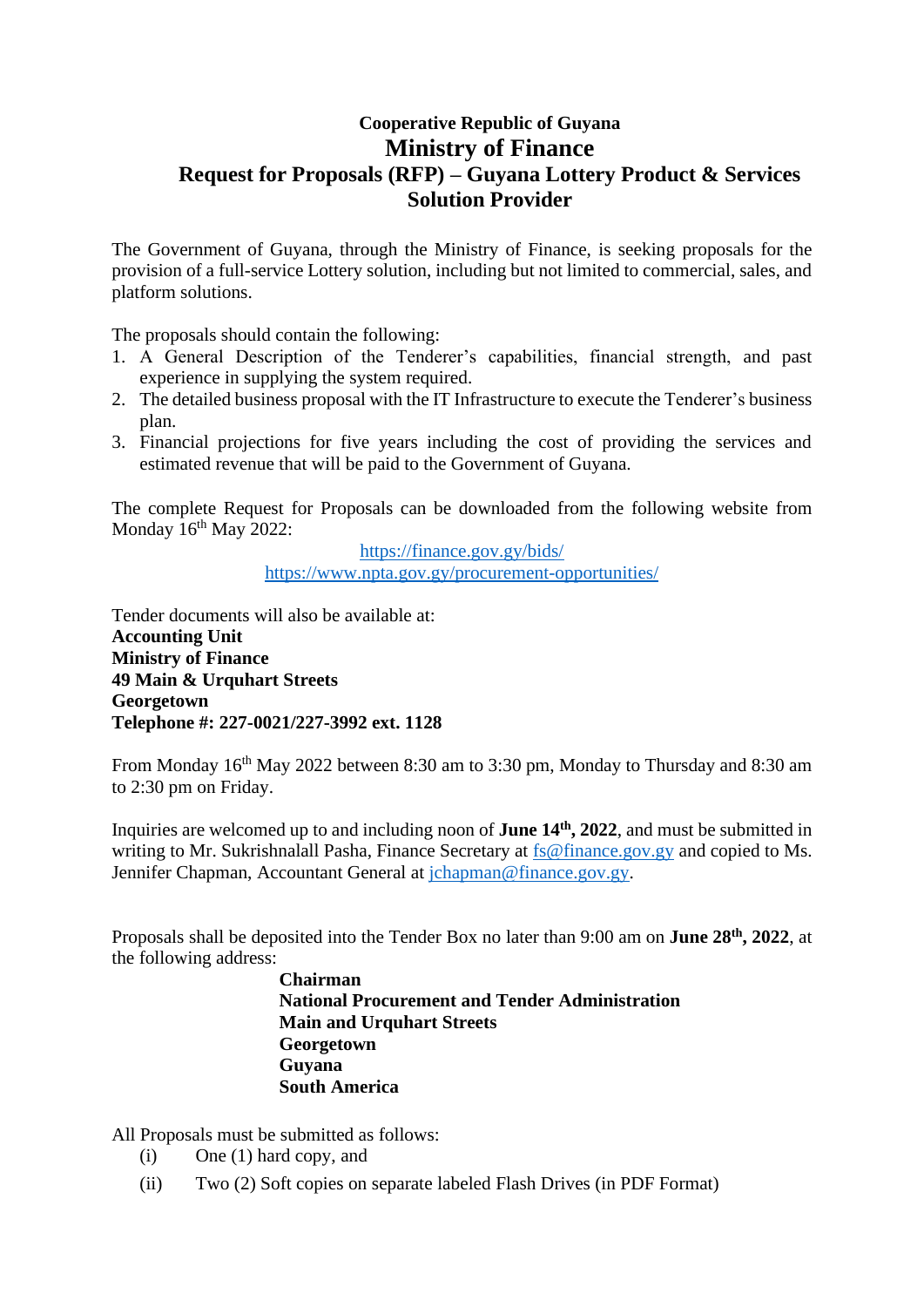**Government** of the **Cooperative Republic of Guyana MINISTRY OF FINANCE** 



Request for Proposals for Guyana Lottery Product & Services **Solution Provider** 

# **May 2022**

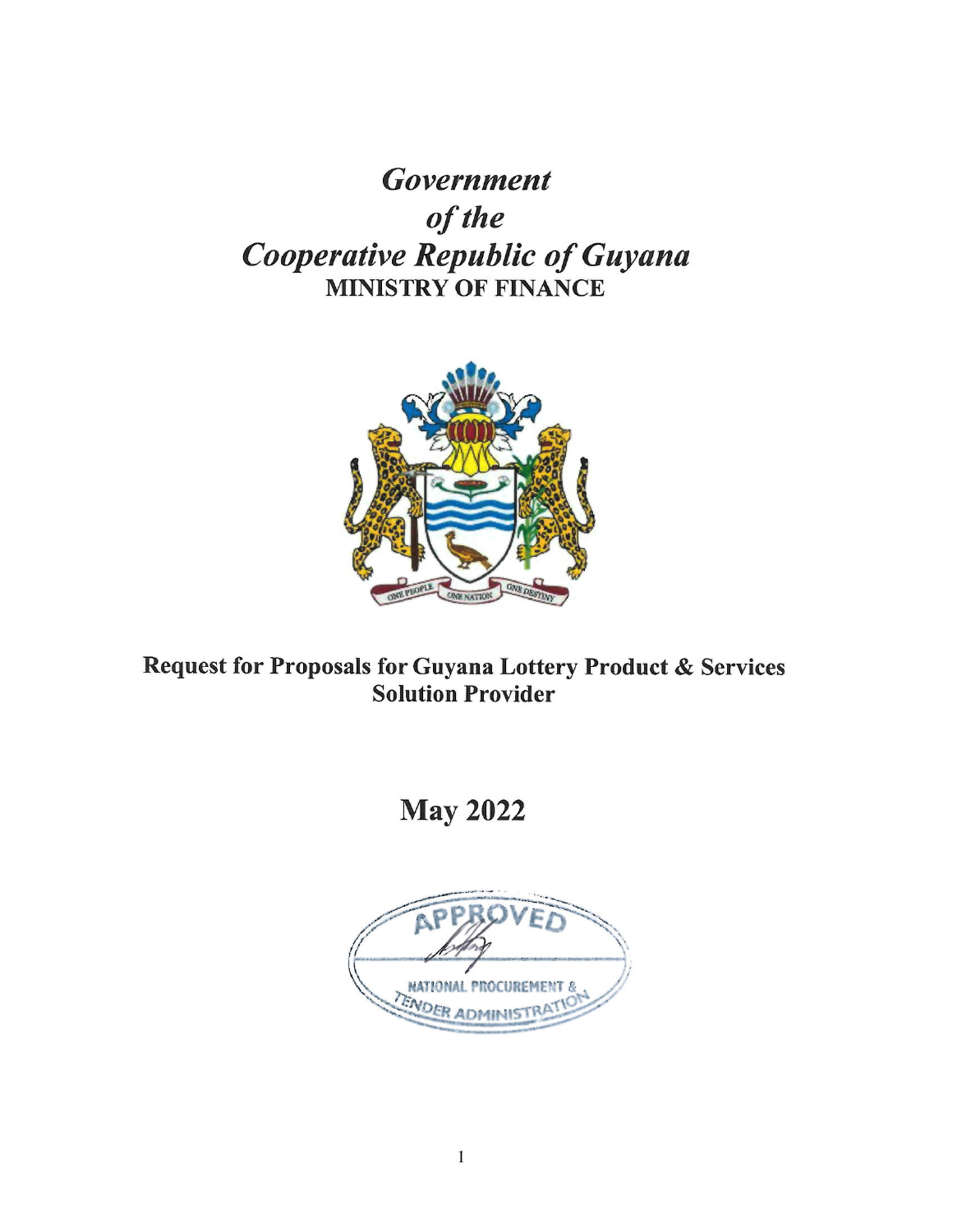|                  | Invitation for Request for Proposal                                      | 3              |
|------------------|--------------------------------------------------------------------------|----------------|
| 1.1              | Introduction                                                             | 3              |
| 1.2              | <b>Business Need</b>                                                     | 3              |
| 1.3              | Definitions                                                              | 4              |
| 1.4              | Request for Proposal                                                     | 5              |
| 1.5              | Corrections and Amendments                                               | 5              |
| $\overline{2}$ . | General Terms and Conditions                                             | $\overline{5}$ |
| 2.1              | Applicable Laws                                                          | 5              |
| 2.2              | Type of Contract                                                         | 5              |
| 2.3              | Submission of Offers                                                     | 6              |
| 2.4              | <b>Conditions of Tender</b>                                              | $\tau$         |
| 2.5              | Period of Validity                                                       | 8              |
| 2.6              | Rejection of Bids                                                        | 8              |
| 2.7              | Questions                                                                | 9              |
| 3                | <b>Instructions to Tenderers</b>                                         | 9              |
| 3.1              | Submission Date                                                          | 9              |
| 3.2              | Packaging and Addressing                                                 | 9              |
| 3.3              | Confidentiality                                                          | 10             |
| 3.4              | Changes to Proposals                                                     | 10             |
| 3.5              | <b>Tender Preparation Costs</b>                                          | 10             |
| 3.6              | Additional Charges for the Tenderer                                      | 10             |
| 3.7              | <b>Selection Procedure</b>                                               | 10             |
| 3.8              | General Selection Criteria                                               | 10             |
| 3.9              | Assessment of Bids                                                       | 11             |
| 4.               | <b>Tender Content and Format</b>                                         | 11             |
| 4.1              | Administrative Proposal                                                  | 11             |
| 4.2              | <b>Technical Proposal</b>                                                | 12             |
| 4.3              | Cost Proposals                                                           | 12             |
| 4.4              | Anti-Money Laundering and Countering the Financing of Terrorism Proposal | 13             |
|                  |                                                                          |                |

Appendices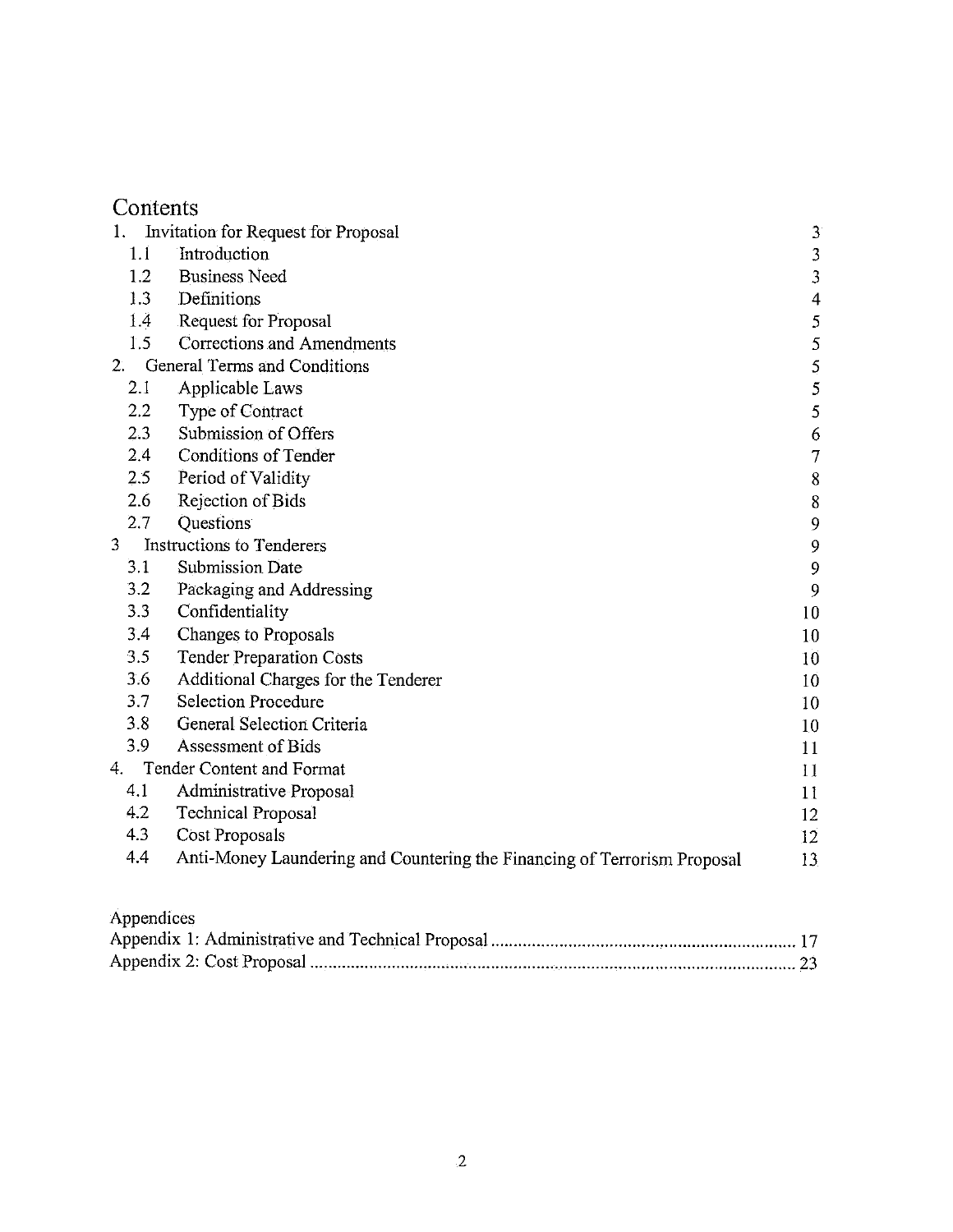#### $1.$ **Invitation for Request for Proposal**

#### $1.1$ **Introduction**

- $1.1.1$ The Government of Guyana, through the Ministry of Finance, is seeking proposals for the provision of a full-service Lottery gaming solution, including but not limited to commercial, sales, and platform solutions.
- $1.1.2$ Tenderers wishing to be considered are required to complete all sections of this document according to these instructions and submit a proposal that describes their capability to deliver, install, test, customise, commission, operate and support their solution to meet Government's anticipated service launch date and maintenance thereafter.
- $1.1.3$ The technical, operational and any other support requirements as well as the terms and conditions under which the proposed lottery games will be offered by the tenderers must also be described in the proposal.
- $1.1.4$ It is anticipated that a contract will be awarded to the most responsive bidder after successful contract negotiation with the Government of Guyana.

#### $1.2$ **Business Need**

 $1.2.1$ The Government of Guyana is seeking a full-service lottery gaming solutions service provider with:

(a) the ability to offer multiple games through various channels: retail, mobile retail, online; (b) the capacity to offer: commercial services, marketing, operation of multiple sales channels, and access to a suitable platform;

(c) a proven track record of: (i) compliance with government fees and payments; and, (ii) growing government fees, players shares, and allowing regulators transparent access to system information;

(d) membership in the internationally recognized lottery and gaming body and experience operating in a similar market;

(e) obtain retailer terminals, supporting systems, and services that are operationally sound, incorporate the highest level of integrity and security, and minimize risk for the Lottery;

(f) obtain retailer terminals that will lead to high retailer and player satisfaction for quality and performance:

(g) obtain a System that is sufficiently flexible to meet the Lottery's evolving requirements; (h) ensure that all proposed systems and services are ready to be operational by the agreedupon schedule; and,

(i) maximize net lottery proceeds for the Government of Guyana. Fulfillment of these objectives is consistent with the request for proposal evaluation criteria cited in this RFP.

 $1.2.2$ The Lottery gaming service provider or gaming service provider will be required to offer a full-service Lottery solution exclusively to domestic players through various channels in licensed premises, mobile sales, and online (via website or software application).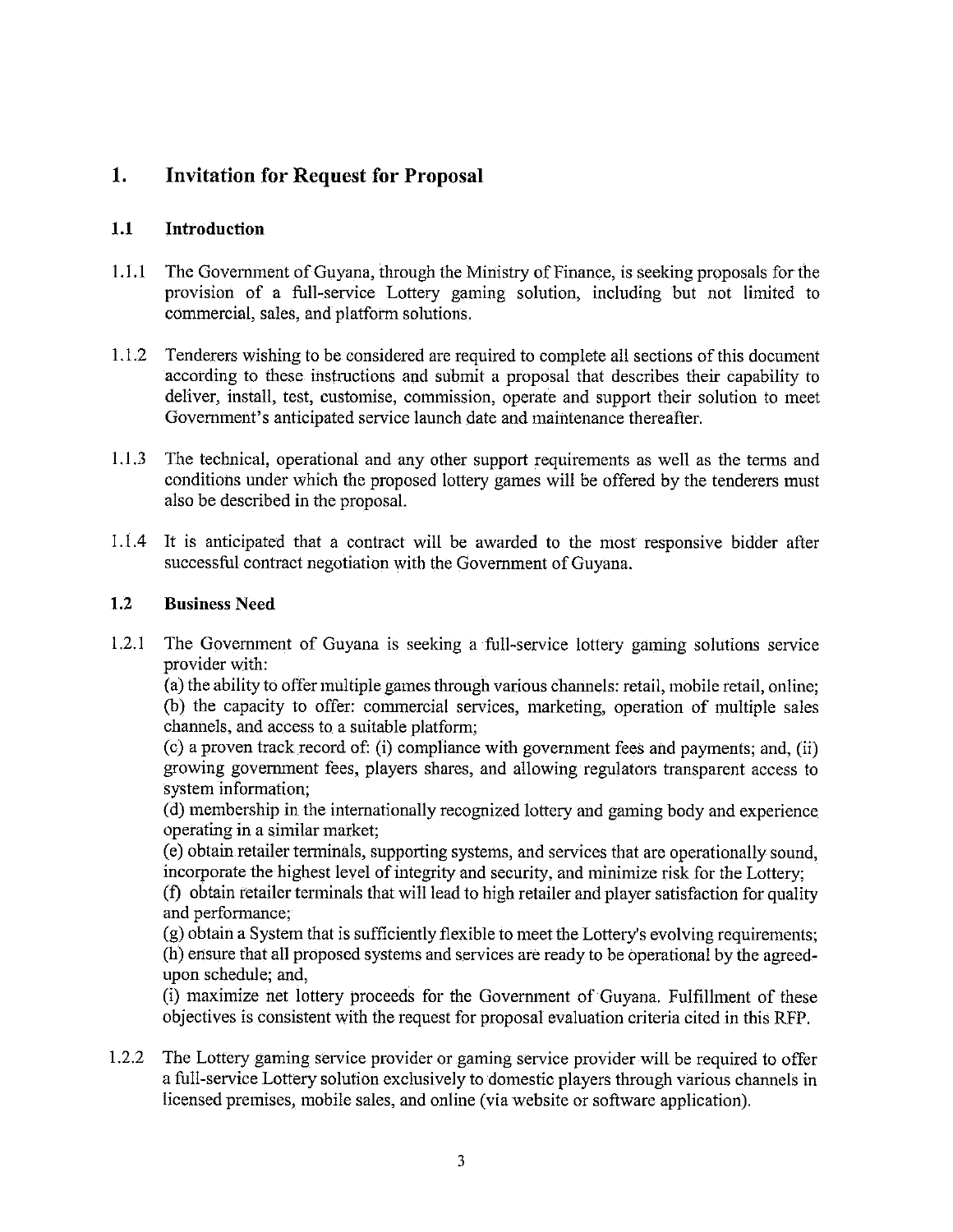- $1.2.3$ The service provider will also be required to offer multiple number lottery-type games, including but not limited to one number, two number, three number games, jackpot type games, and other games approved by Government of Guyana.
- $1.2.4$ All applicable systems proposed by the tenderers must be certified in accordance with the relevant applicable standards set out by Gaming Laboratories International (GLI) or BMM Test Labs (BMM).

#### $1.3$ **Definitions**

### $1.3.1$  Company

The term 'Company' shall refer to a body corporate that is incorporated under the Companies Act Cap 89:01 or as stated in the relevant laws governing the company in the country of origin.

#### $1.3.2$ Tenderer

The term 'Tenderer' shall refer to a company submitting a tender against this Request for Proposal. 'Tenderer' is used interchangeably with the term 'Bidder' in this document.

#### $1.3.3$ Successful Tenderer

The term 'Successful Tenderer' shall refer to a Tenderer whose proposal has been accepted by the Government. The term 'Successful Tenderer' shall also include any Tenderer whose bid is accepted after another Tenderer has previously refused or has been unable to execute the Contract under the terms of Section 2.4.

## 1.3.4 Lottery Gaming solution The solution that provides commercial, marketing, sales operations, and platform solution.

#### $1.3.5$ Most responsive The most responsive bid is the proposal with the highest overall score.

1.3.6 Contract – an agreement evidenced in writing.

## 1.3.7 RFP

In this document the term 'RFP' refers to 'Request for Proposal'.

## 1.3.8 AML/CFT The term 'AML/CFT' refers to the 'Anti-money laundering and terrorist financing'.

#### $1.3.9$ Service provider

Is any business entity or legal person submitting a proposal in response to this RFP, including that entity's parent corporation, if any.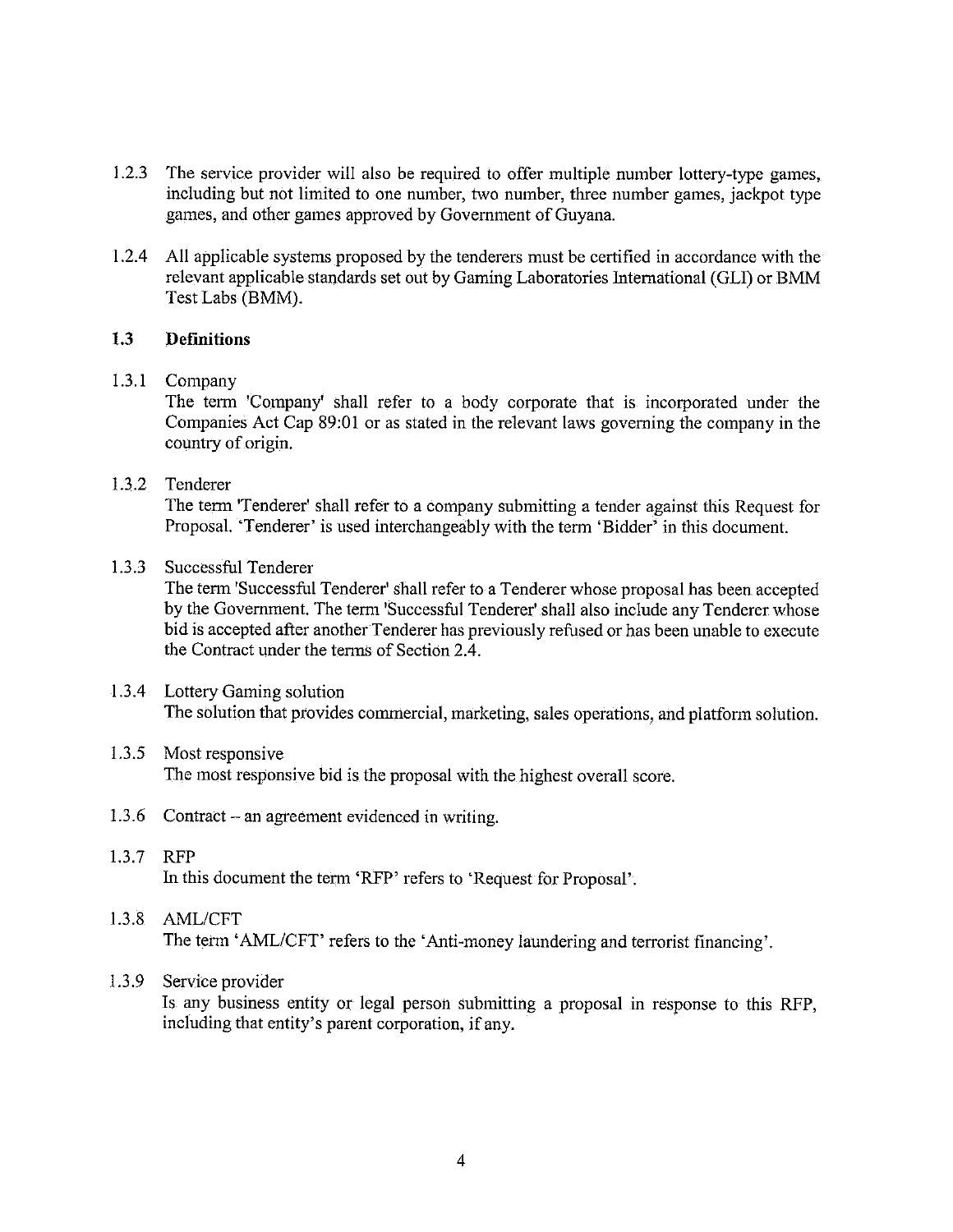#### $1.4$ **Request for Proposal**

- $1.4.1$ This Request for Proposal (RFP) describes details of the technical and operational requirements and terms and conditions under which the Lottery solution operates.
- $1.4.2$ This RFP is not a contract or an offer to contract and does not obligate the Government of Guyana to make an award to a Bidder, negotiate with any Bidder, or pay any costs or damages incurred by Bidders participating in this RFP. Unless and until a written contract is signed by the Government of Guyana and a Successful Tenderer, the Government of Guyana shall have no obligations.

#### $1.5$ **Corrections and Amendments**

 $1.5.1$ Where details may have to be clarified following the examination of tenders and during contract negotiation. In this context, the Government of Guyana reserves the right to issue corrections and amendments to the Request for Proposal.

#### $2.$ **General Terms and Conditions**

#### $2.1$ **Applicable Laws**

2.1.1. The Successful Tenderer will be required to enter into a contract with the Government of Guyana. The provisions of the Request for Proposal and subsequent contracts shall in all cases be interpreted in accordance with the laws of the Cooperative Republic of Guyana.

#### $2.2^{\circ}$ **Type of Contract**

- $2.2.1$ The terms, conditions and warranties of a firm fixed price contract will be derived after negotiations between the successful tenderer and the Government of Guyana. The following clauses are examples of some standard clauses that the Government of Guyana requires in its contracts but does not constitute an exhaustive list:
	- 1. General Definitions
	- 2. Designation of Lottery Licence
	- 3. Types of Games
	- 4. Deployment of Lottery Terminals
	- 5. Fee to be paid to Government of Guyana
	- 6. Term of licence
	- 7. Intellectual Property
	- 8. Site Visits
	- 9. Termination
	- 10. Title to property
	- 11. Audit and Accounting Requirements
	- 12. Confidentiality and Non-Disclosure
	- 13. Ownership of Materials/Software
	- 14. Performance Bond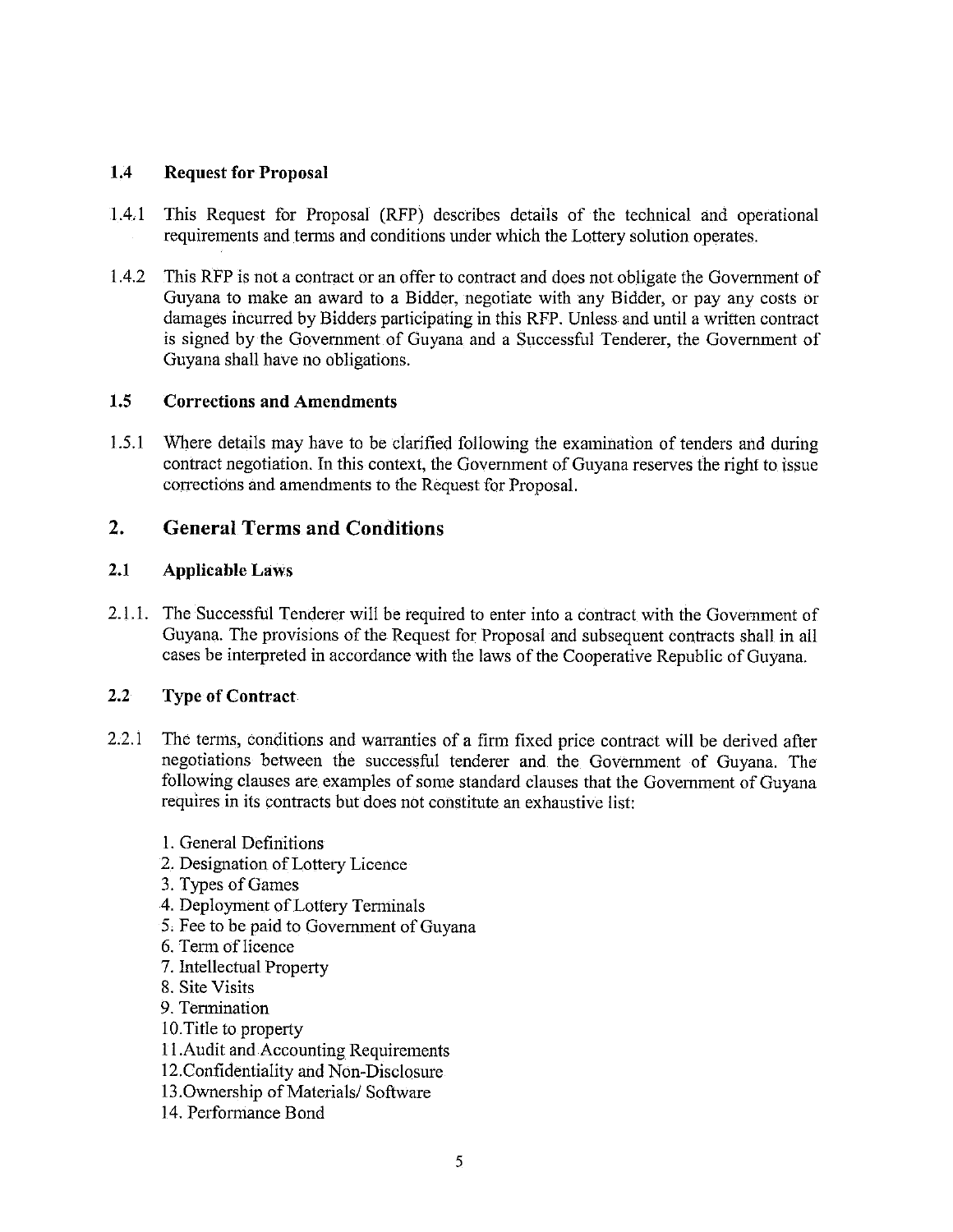- 15. Corporate Social Responsibility and Good Cause Program
- 16. Force Majeure
- 17. Dispute Resolution
- 18. Source of Wealth
- 19. Source of Funding
- 20. Security/hacking/confidentiality
- 21. Compliance with financial practices
- 22. Warranty

#### $2.3$ **Submission of Offers**

 $2.3.1$ By submitting a proposal, the Tenderer agrees to perform according to all terms and conditions of this Request for Proposal except as may be otherwise indicated. The following requirements must be met, at a minimum, in the submission of bids. Details on the format and content of the documents to be submitted are given in Section 4.

## 2.3.2 Administrative Proposal

2.3.2.1 This part of the proposal shall consist of a general description of the Tenderer's capabilities, financial strength, and past experience in supplying the system and/or services required. The Tenderer shall provide a record of performance with respect to works and services of similar magnitude. The Tenderer shall also include in this section of their response, a statement indicating acceptance of the General Terms and Conditions of the Request for Proposal as stated in Section 2 of this document. An original hard copy and two (2) copies (in flash drive PDF format of the original) are required.

## 2.3.3 Technical Proposal

2.3.3.1 A technical proposal shall be provided in accordance with the RFP. An original hard copy and two (2) copies (in flash drive PDF format of the original) are required.

## 2.3.4 Cost Proposal

- 2.3.4.1 A cost proposal shall be provided in accordance with the RFP. An original hard copy and two (2) copies (in flash drive PDF format of the original) are required.
- 2.3.4.2 The cost proposal shall inform the Government of Guyana with all detailed costs for goods and services and any other costs required to implement the system under the scenario.
- 2.3.4.3 Tenderers are advised that the Cost Proposals submitted in accordance with this subsection will NOT be opened and reviewed, until such time as the Evaluation Committee has completed its review and analysis of the Proposals submitted under Sections 2.3.2 and 2.3.3 above.
- 2.3.4.4 The cost information should be presented as per Appendix 2 and with explanatory notes.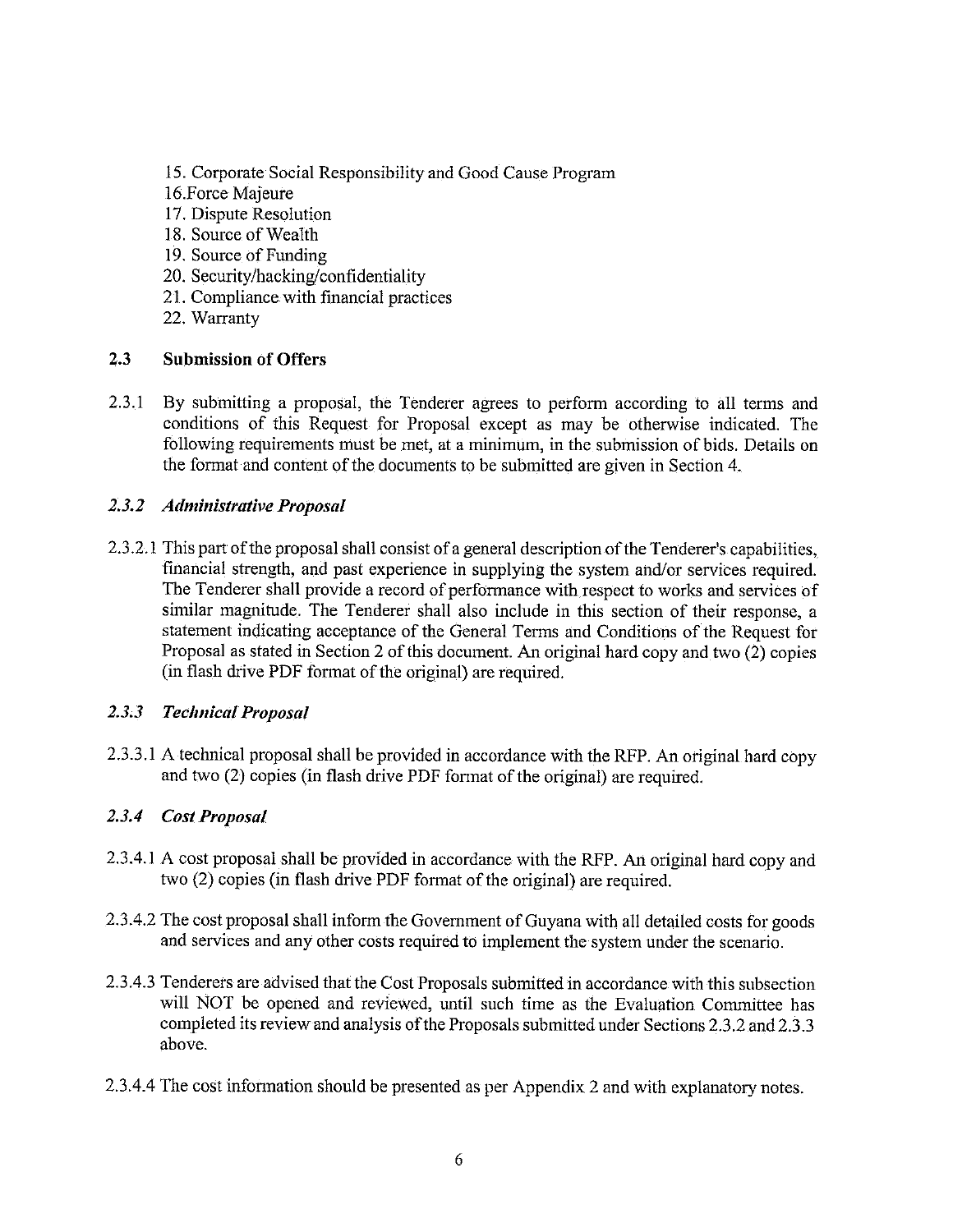## 2.3.5 Anti-money Laundering and Countering the Financing of Terrorism Proposal

- 2.3.5.1 A proposal prepared by the Tenderer which detailing that the Tenderer has identified the money laundering and terrorist financing risks posed by the services and products being offered. The proposal being prepared shall include a plan to mitigate the identified risks.
- 2.3.5.2 Additionally, the Tenderer shall propose an effective anti-money laundering and countering the financing of terrorism program proportionate to the scale of its operations. The proposed program must include all relevant information requested in Section 4.4 of this document.

#### $2.4$ **Conditions of Tender**

- $2.4.1$ All documents included in the Proposal or documents submitted regarding any other interest herein, that is to say, any literature, pamphlets, instruction manuals, etc. shall be in English. The Tenderer shall submit one (1) original and two (2) copies of their Bid and all relevant documents which shall be signed and stamped with the Tenderer's official stamp and shall not contain alterations and/or erasures unless such alterations and/or erasures are initialed by the official signatory to the entire Bid. Such Bids shall be dated and signed by the Company Secretary or persons authorized by the company so to do by way of a Power of Attorney.
- 2.4.2 Bids shall be expressed in Guyana Dollars.
- $2.4.3$ The Successful Tenderer will be required to enter into a Contract with the Government of Guyana and may be required to furnish a Performance Bond with guarantees from a recognized and well-established Bank or Insurance Company approved by the Government of Guyana, to be jointly and severally bound with the Tenderer in a sum equal to ten percent  $(10\%)$  of the total fixed Contract Price. The Performance Bond may be required to remain valid and in full effect until the Contract is fulfilled and completed in accordance with the terms and conditions of the Contract.
- $2.4.4$ The Performance Bond shall be enforceable by the Government of Guyana if the Successful Tenderer fails to discharge any of its obligations under the Contract. Should the Successful Tenderer fail or refuse to execute the contract and to furnish a Performance Bond within thirty (30) days after written notification of the award of the Contract by the Government of Guyana, the Tenderer will be considered to have abandoned the Bid. The Contract when executed, shall be deemed to include the entire agreement between the parties hereto, and the Successful Tenderer shall not claim any modification thereof resulting from any representation or promise made at any time by any officer, agent, or employee of the Government of Guyana or any other person.
- $2.4.5$ The Bid price shall include any applicable local withholding taxes or any other taxes and shipping costs. Price submissions relating to the supply of materials or equipment shall be on a Freight on board (F.O.B.) basis.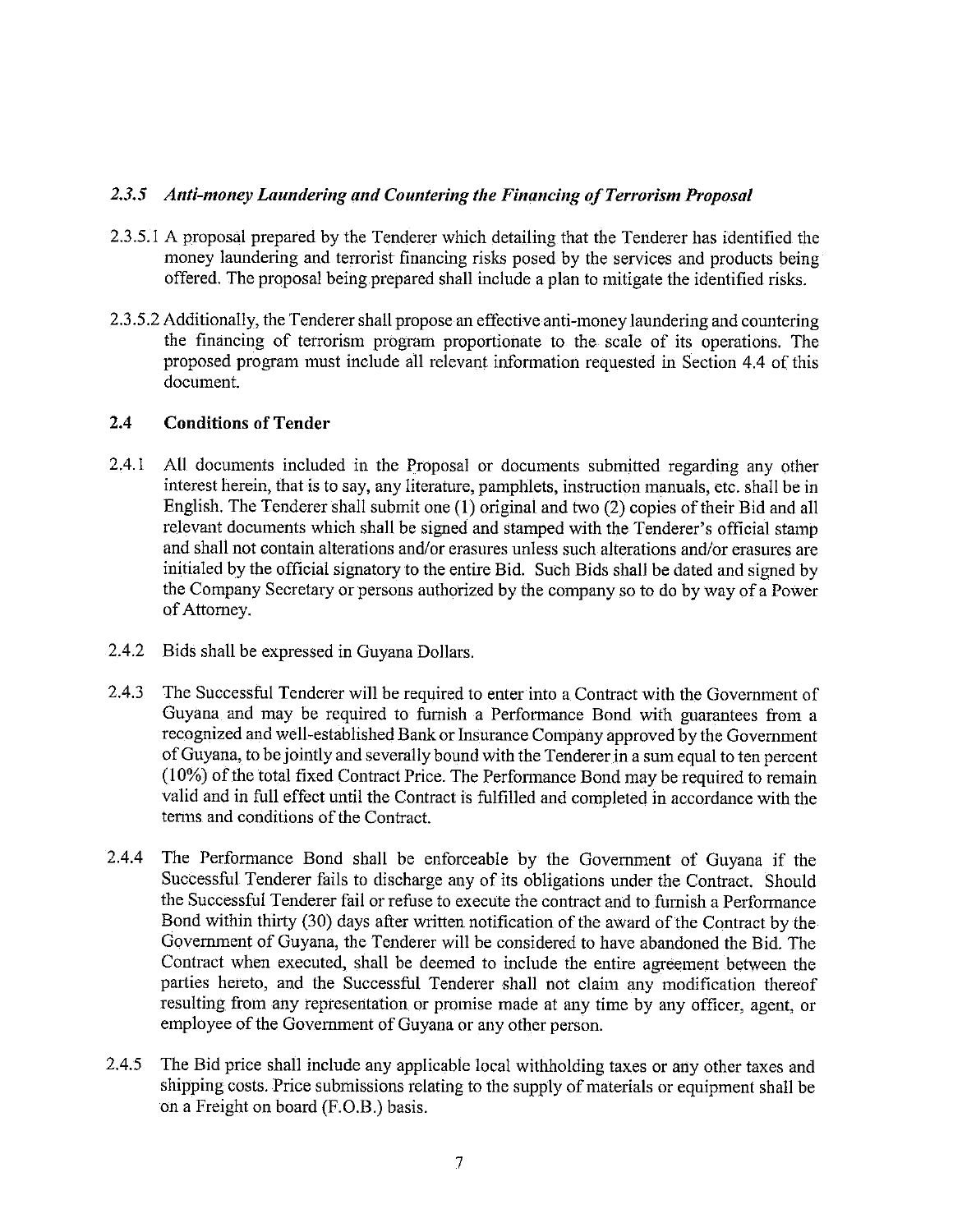- 2.4.6 Delivery and completion dates will be incorporated into the Contract with the Successful Tenderer. All Bids shall therefore include a time schedule which shall clearly state commencement and completion dates for the manufacture, shipping, installation, customization, testing, operationalization, and commencement of the system. All dates should be referenced from the date of signing of the Contract.
- $2.4.7$ The Government of Guyana shall not be under any obligation to enter into any discussions or correspondence for the purpose of seeking clarification to the proposals of a Tenderer.
- $2.4.8$ Tenderers may be required to make a presentation of their proposals to the persons responsible for the evaluation of the bids received in connection with this Request for Proposal.
- $2.4.9$ The Contract Price and associated local costs will be paid in Guyana Dollars.
- 2.4.10 Any cost associated with the presentation of proposal will be borne by the Tenderer.

#### $2.5^{\circ}$ **Period of Validity**

- 2.5.1. The Tender proposal shall be valid for a minimum of one hundred and eighty (180) days.
- 2.5.2. The Tenderer shall state explicitly any applicable minimum period of the [equipment and software] which forms the Solution, including terms and conditions of the warranty. The Government of Guyana considers warranties to commence on the date of commissioning of the services, [equipment and or software].
- $2.5.3$ Each new extension/enhancement to an installed hardware or software component of the system shall have its own period of warranty commencing on the date of its commissioning.

#### $2.6$ **Rejection of Bids**

 $2.6.1$ The Government of Guyana reserves the right to accept or reject any Tender and annul the tendering process and reject all tenders at any time prior to the signing of the Contract without incurring any liability to the affected Tenderer(s), and without assigning any reason whatsoever.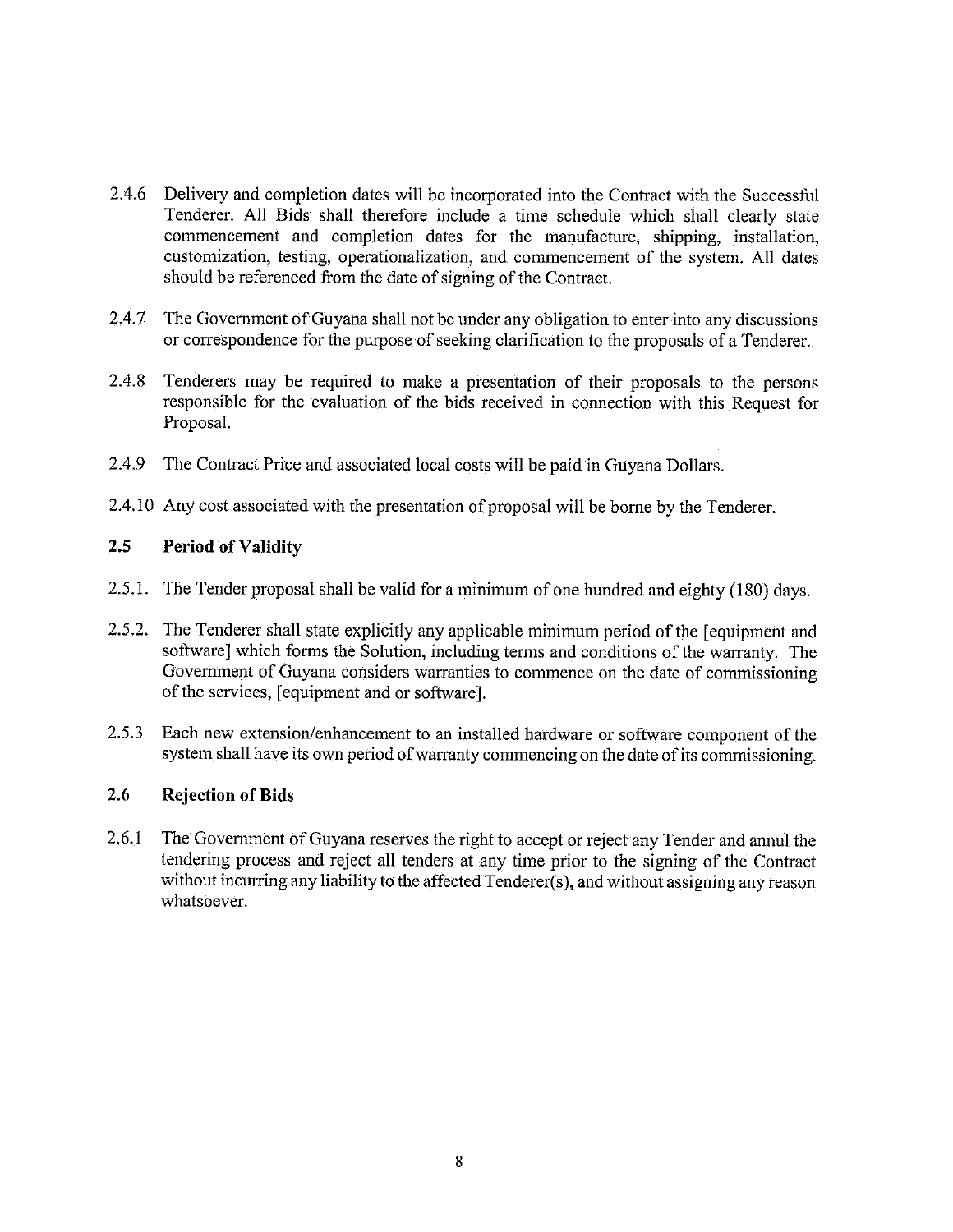#### $2.7$ **Questions**

 $2.7.1$ The Tenderer shall be entirely responsible for informing himself regarding the scope and requirements of the system being sought. Any questions concerning this Request for Proposal should be directed to:

> Mr. Sukrishnalall Pasha **Finance Secretary** Ministry of Finance Email: fs@finance.gov.gy

and

Ms. Jennifer Chapman **Accountant General** Ministry of Finance Email: jchapman@finance.gov.gy

#### 3 **Instructions to Tenderers**

#### $3.1$ **Submission Date**

 $3.1.1$ Proposals must be delivered to the Chairman, National Procurement and Tender Administration Board at the address given in Section 3.2 no later than 9:00 am on June 28th, 2022. Proposals received after this deadline will remain unopened and returned at the Tenderer's expense.

#### $3.2$ Packaging and Addressing

 $3.2.1$ Proposals must be submitted in duplicate in two (2) sealed packages, one containing the Administrative and Technical Proposal and the other containing the Cost Proposal. The packages should be clearly marked 'Guyana Lottery - Administrative and Technical proposal' and 'Guyana Lottery- cost proposal', each of which should be sealed and bound with adhesive tape. Both proposals should then be placed in a single package with the following wording on the outside of the package:

TENDER FOR Guyana Lottery Product & Services Solution Provider and addressed  $to:$ 

> Chairman National Procurement and Tender Administration Main and Urquhart Streets Georgetown Guvana South America

3.2.2 If the outer envelope is not sealed and marked as instructed above, the National Procurement and Tender Administration (NPTAB) will assume no responsibility for the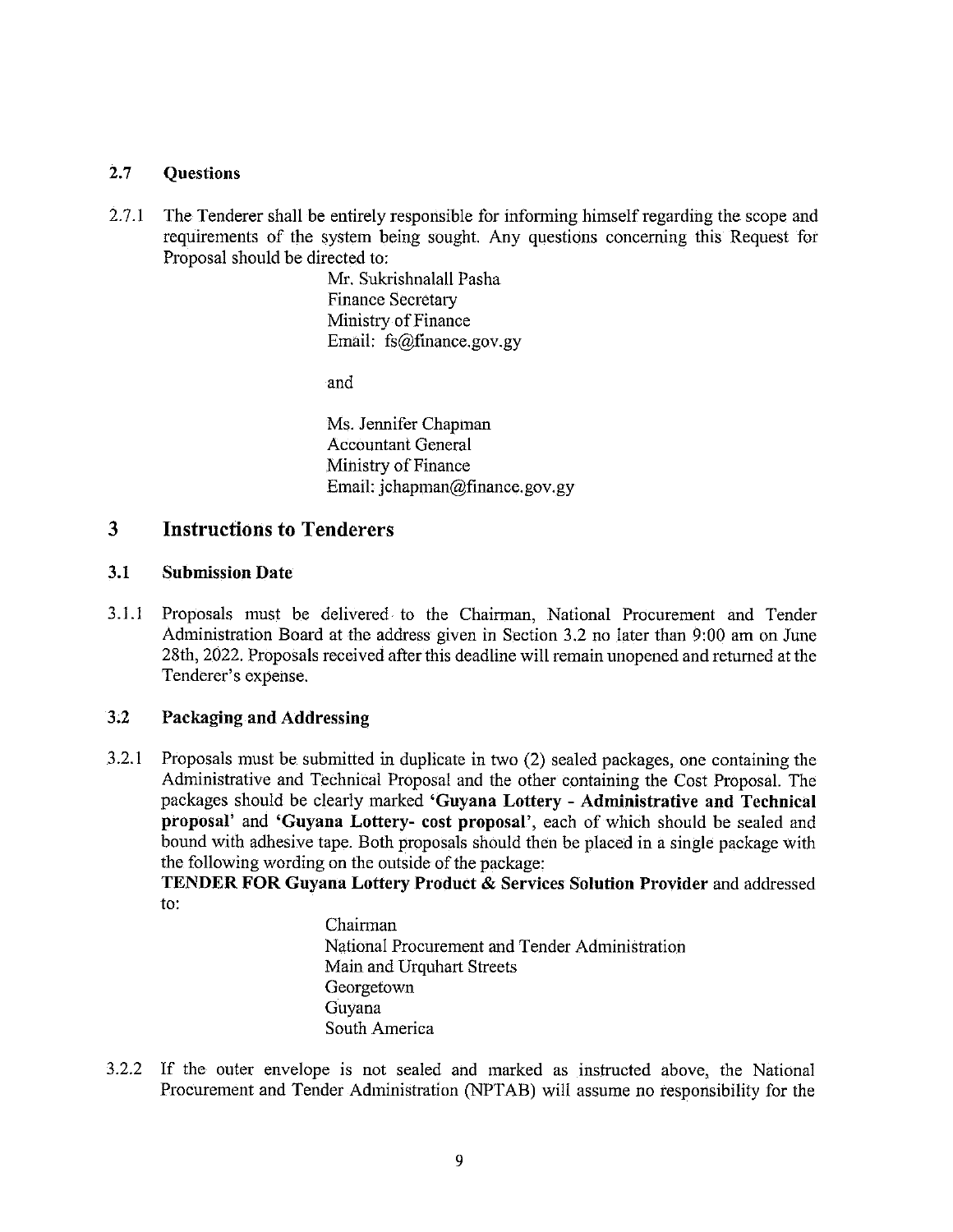misplacement or premature opening of the Tender. A premature opening of the Tender may result in the Tender being rejected by the NPTAB.

#### $3.3$ Confidentiality

- $3.3.1$ Information provided by Tenderers in response to this RFP will be used for the sole purpose of making a decision regarding finding a solution for the business need outlined herein and will be kept confidential.
- $3.3.2$ This RFP and such intellectual property rights as may exist in the information contained in the RFP shall remain the property of the Government of Guyana.
- $3.3.3$ Similarly, the information contained in this RFP and any additional information provided by the Company for this purpose shall be used for the sole purpose of assisting Tenderers in formulating a proposal RFP and shall be kept confidential.

#### $3.4$ **Changes to Proposals**

 $3.4.1$ Once a proposal has been submitted, no subsequent changes may be made or will be entertained by the Government of Guyana.

#### $3.5$ **Tender Preparation Costs**

 $3.5.1$ All costs for the preparation and submission of the Tender will be exclusively for the account of the Tenderer. The Government of Guyana shall not be responsible or liable for these costs regardless of the conduct or outcome of the bidding process.

#### 3.6 **Additional Charges for the Tenderer**

 $3.6.1$ The Tenderer will be liable for all costs incurred in supplying any other information requested by the Government of Guyana, following the submission of the tender. This includes any airfare, accommodation costs and any other costs that may be incurred as a result of requested software demonstrations in Guyana or overseas.

#### $3.7$ **Selection Procedure**

 $3:7.1$ A Tender Evaluation Committee will evaluate the proposals submitted in accordance with the criteria set out in its procedures.

#### $3.8$ **General Selection Criteria**

 $3.8.1$ Selection of a solution will be on the basis of qualitative and quantitative assessments of proposals supported by the demonstrations and any additional information provided by vendors.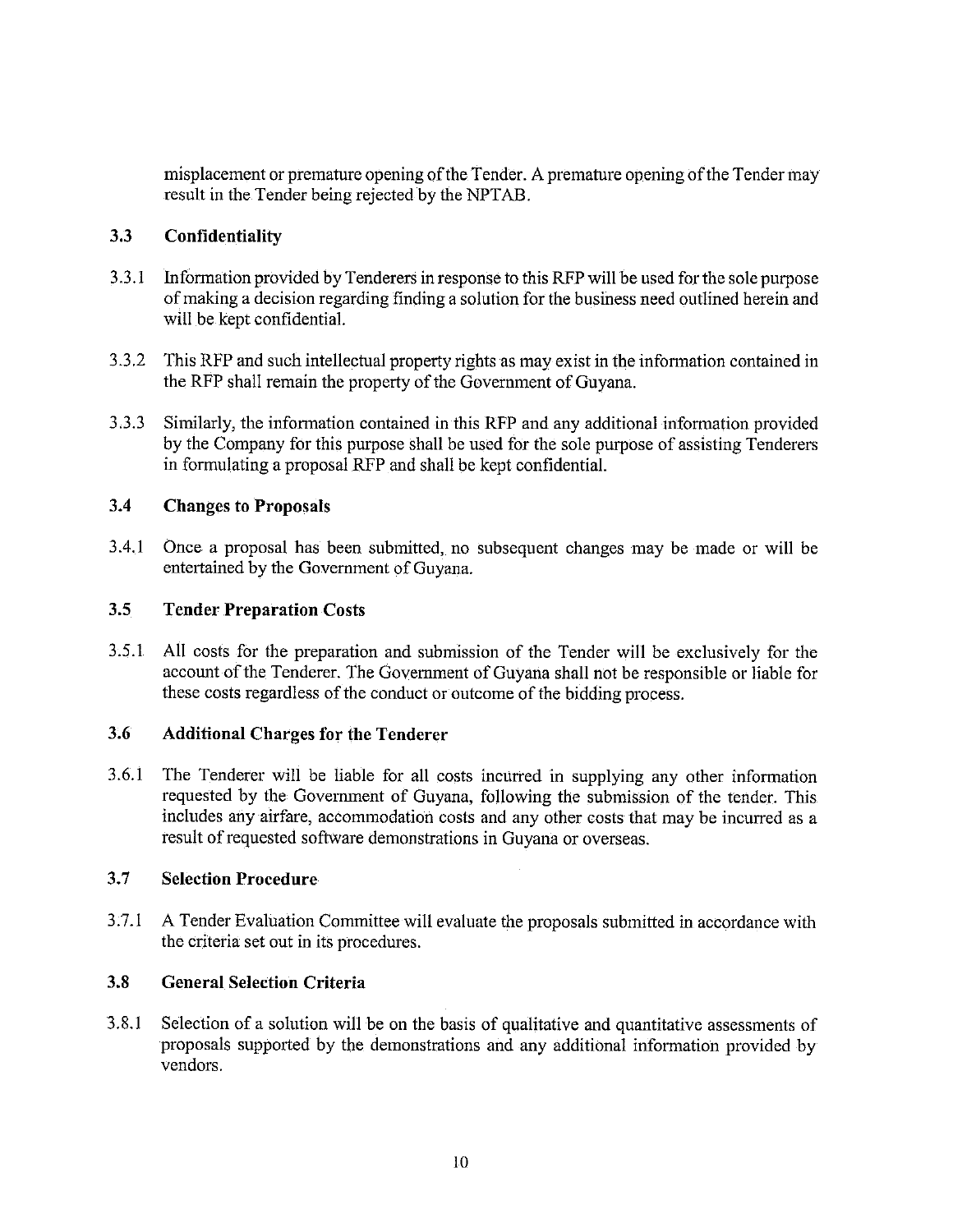#### 3.9 **Assessment of Bids**

- $3.9.1$ The following paragraphs outline some of the other factors that will guide the Tender Evaluation Committee in its selection.
- $3.9.2$ The proposed product and services offering, and its application software will be evaluated in conjunction with the hardware and operating system environment recommended for it.
- $3.9.3$ The solution will be evaluated for its applicability to the existing local technical and business environment. In particular, it must provide communications/telecoms support suitable to the existing local public networks.

#### **Tender Content and Format**  $\overline{4}$ .

(a) The following paragraphs contain instructions on the content and format of the bids to be submitted. Failure to follow these instructions both in terms of the content (information requested) and the sequence and format requested may result in the bid being rejected.

(b) Information provided in the requested format will facilitate the location of requested information in each bid and therefore facilitate the evaluation of the bids.

(c) Information not specifically requested in this RFP but considered relevant by the Tenderer should be included in the bid immediately following the information requested herein.

#### $4.1$ **Administrative Proposal**

- $4.1.1$ Terms and Conditions. The Tenderer is required to provide a statement responding explicitly to each item in Appendix 1.
- $4.1.2$ **Other Suppliers.** If any product or service is to be supplied, the company profile should be provided for each supplier.
- 4.1.2.1 Service provider agreement and copies of all relevant licenses to provide the service to which the entity is contracted.
- 4.1.2.2 The corporate information for each supplier shall consist of the company profile, which ought to indicate the years of experience supplying the service(s), jurisdictions which they are service providers, technical standards which the service provider prescribes to and copies of licenses held by the service provider relevant to the service which is being provided.
- 4.1.3 Reference Sites. Quote at least three (3) company references that may be contacted. They should have had the proposed system in operation for at least five years. The company's address, telephone number, and the name of a person of each reference who may be contacted to discuss the system should be provided.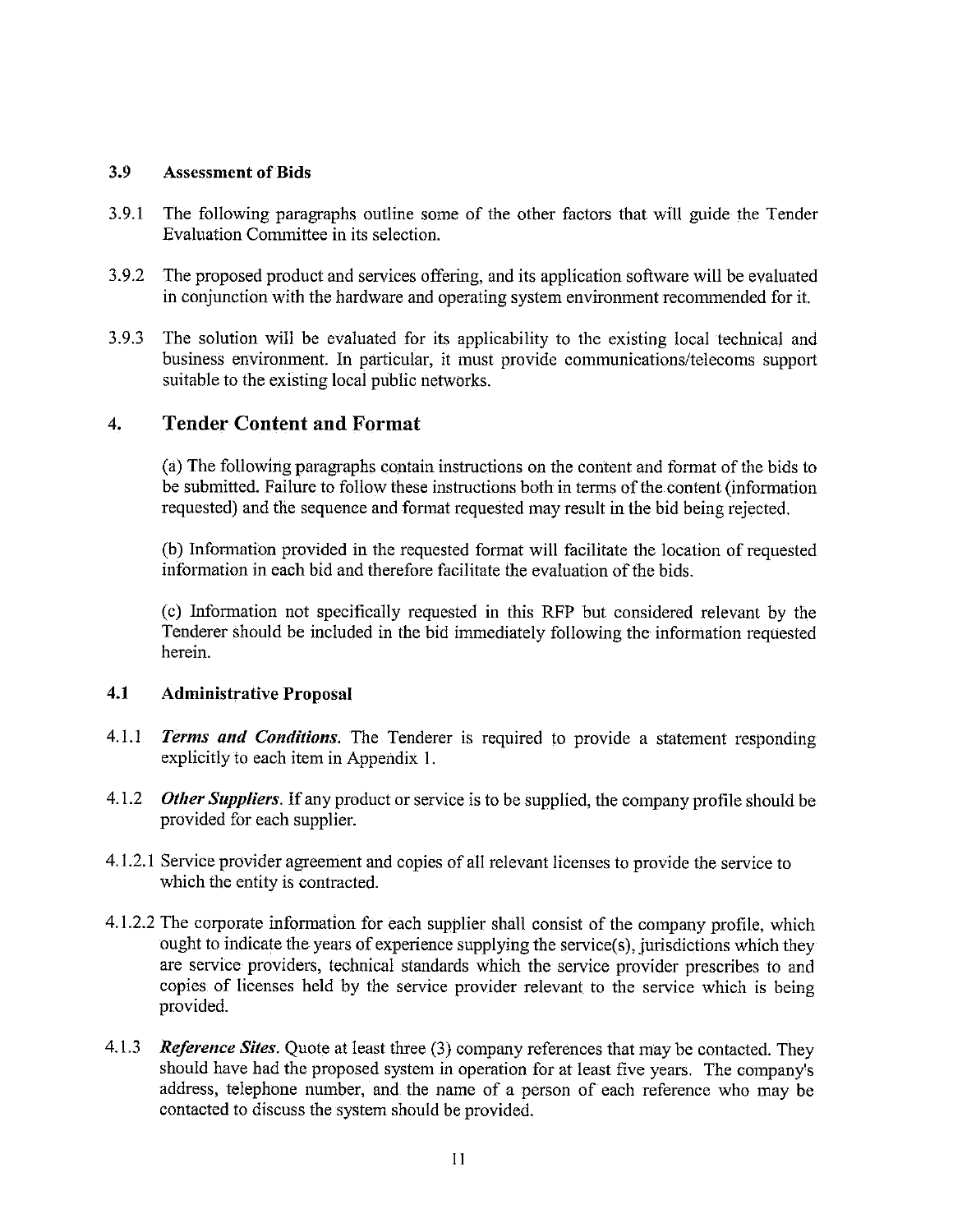#### $4.2$ **Technical Proposal**

- $4.2.1$ This aspect of the Tenderer's proposal will outline the proposed system's ability to meet specifications to deliver a complete and wholesome solution to realise the Government Lottery's objectives as articulated above and its ability to scale to future endeavors. The Tenderer's Technical Proposal shall therefore consist of two (2) main parts:
	- The detailed Technical/Functional features and functionalities.
	- Detailed System/Equipment Descriptions.  $\bullet$
- $4.2.2$ Tenderers are also requested to provide the following descriptive information on the systems proposed:
	- Functional Overviews of the Overall System outlining, where applicable, the extent of and methods used to achieve system integration. This should also include a matrix that cross references the distinct functions referenced in this RFP to the appropriate module(s) in the proposed system. This matrix will assist the Evaluation Committee in assimilating the material presented.
	- · Detailed descriptions of the separate functional modules. This should include descriptions of information flows and samples of reports produced.
	- Information on the various hardware platforms on which the system may be deployed
	- A description of each type of multiple number lottery type games that the Company  $\bullet$ proposes to offer.
	- Configuration block diagrams, down to the component level of the proposed System, must be submitted with the Proposal. Each hardware and software item must be identified by manufacturer, product name and model number as applicable. For software, version numbers must be provided, or such will be assumed to be the latest release at the time of conversion. Any deviations from the suppliers' standard hardware and software products must be disclosed and an explanation provided. (Installation of any such deviations would require prior approval of the Government.)
	- Documented approach to quality assurance, maintaining a required standard and  $\bullet$ upgrading the integrated systems to keep up with new technologies and improved technical standards.

#### $4.3$ **Cost Proposals**

- $4.3.1$ All Proposals shall include unit prices of individual components of software and hardware and unit prices with respect to labour and any other costs borne prior to the commissioning of the system.
- $4.3.2$ The Tenderer shall be required to provide a schedule of the total one-off and recurring costs associated with the proposed system. Separate cost totals should be provided for each component of the solution assuming the solution is modular. The Tenderer's proposal should be submitted in accordance with Appendix 2 with accompanying notes.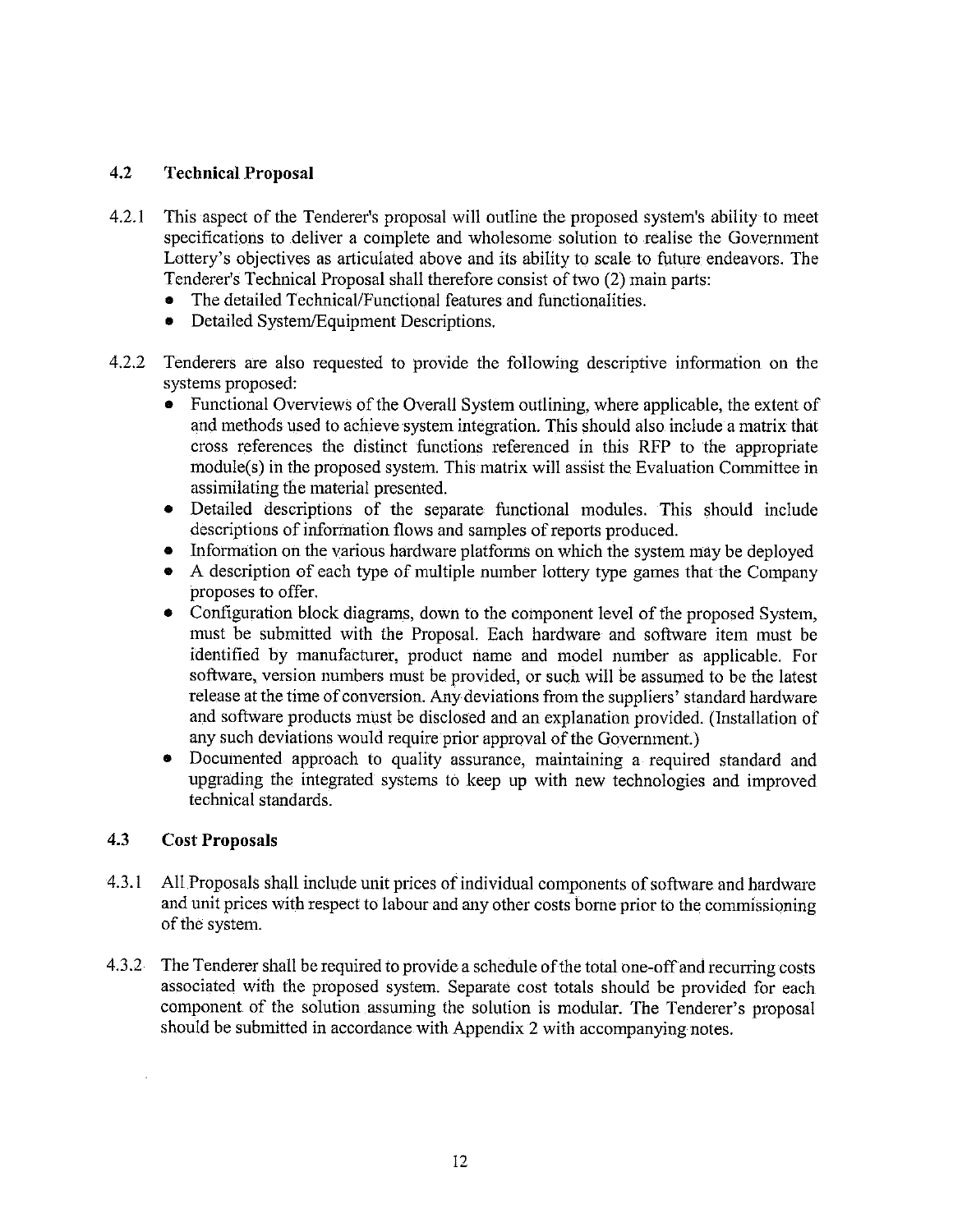#### 4.4 Anti-Money Laundering and Countering the Financing of Terrorism Proposal

- $4.4.1$ All proposals under this section must be prepared with the Tenderer keeping in mind the obligations of reporting entities under the Anti-money Laundering and Countering the Financing of Terrorism Act Cap 10:11 and its Regulations.
- $4.4.2$ The Tenderer shall submit a risk assessment report to identify all money laundering and terrorist financing risks associated with the provision of the Tenderer's proposed operations in Guyana. The proposal must include a risk-based plan for managing and mitigating the risks identified. That is to say, that the proposed plan shall set forth a greater allocation of effort or resources for managing and mitigating higher risk aspects of the overall operations. The risk assessment report shall include but ought not be limited to an assessment of the following elements:
	- Structural risks
	- People risks
	- Service risks
	- Security risks
	- Technology risks
	- Operating risks
- On the Gaming Authority's website (www.gaming.gov.gy) there is a published on January  $4.4.3$ 31<sup>st</sup> 2022, under the forms/downloads tab with a complete guide for conducting risk assessments using the risk-based approach. In this instance the risk assessment should be conducted by a firm internationally recognized and certified to conduct anti-money laundering and terrorist financing risk assessments.
- $4.4.4$ The Tender shall include in the proposal a comprehensive AML/CFT program, with representative documentation in the form of a manual setting out the proposed internal policy and procedures for mitigating the money laundering risks and terrorist financing risks identified in the risk assessment. The manual shall include procedures for the Tenderer fulfilling obligations contained in sections 15, 16, 18, 19 of the Anti-money Laundering and Countering the Financing of Terrorism Act Cap 10:11 and the Anti-money Laundering and Terrorist Financing Regulations No 4 of 2010.
- 4.4.5 The proposed Anti-money Laundering and Terrorist Financing internal policy and internal procedures manual described in this section shall include an ongoing plan to continuously identify and mitigate, existing risks and new risks. The manuals must include a policy for continuously making members of the organisation aware of the internal policies and the procedures relevant to their function within the organisation.
- 4.4.6 Each Tenderer shall provide the following information with respect to its legal structure and business operations. For the purposes of this section 4.6 of this RFP, an 'Owner' is an individual or legal entity with ten percent (10%) or more equity in the Tenderer entity.
- 4,4,7 The Tenderer shall provide the following information in the AMLCFT proposal: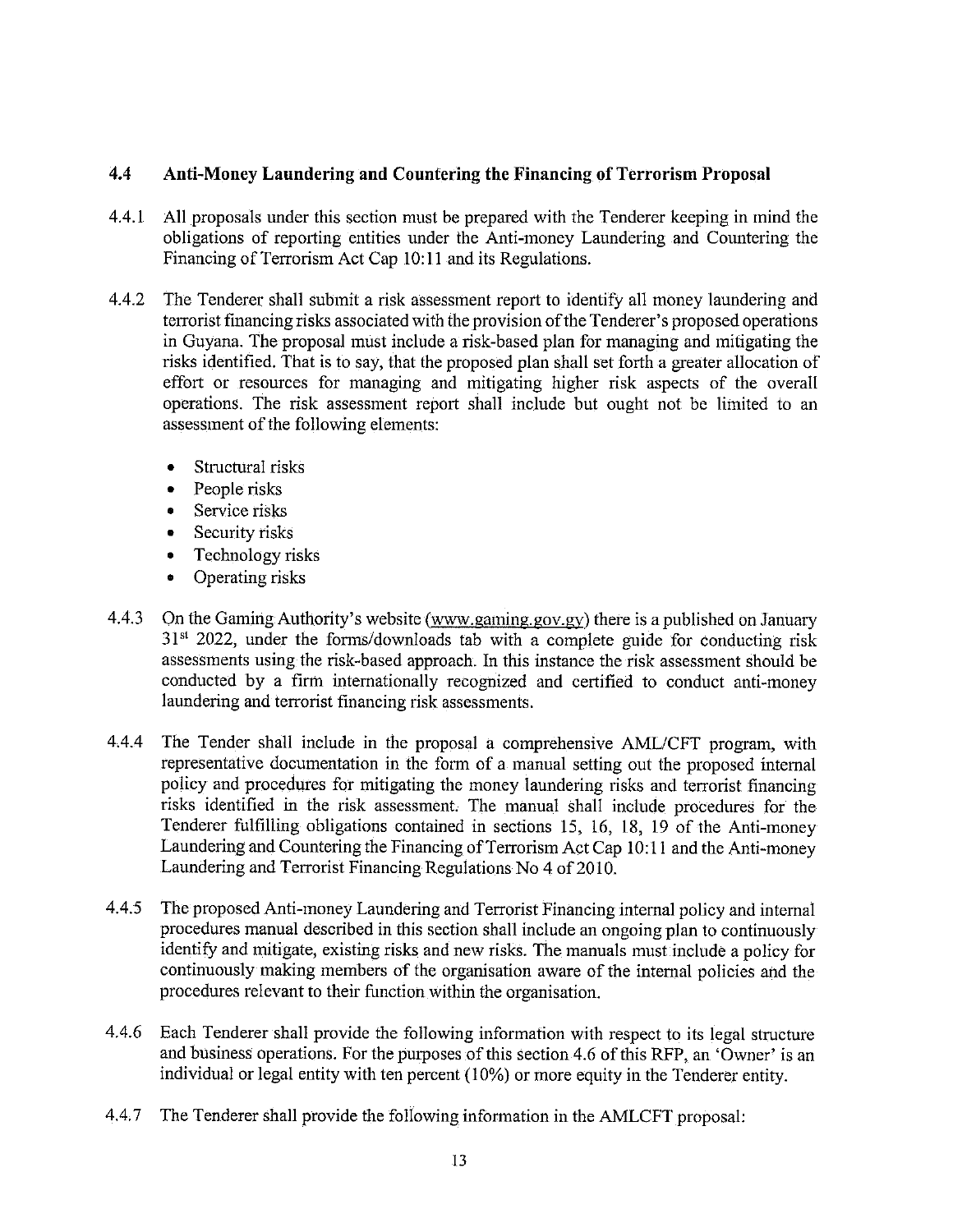- The full company name and the street and mailing address of its principal place of business.
- The name, title, address, telephone number, and email address of the Tenderer's primary point of contract for this RFP.
- The Tenderer's founding and history; ownership structure; the names of Principals/Owners; and the number of years in business providing the products and services being offered by the Tenderer for this RFP.
- Legal Structure and key participants, including the names of all corporate officers and directors, and the names of all shareholders having ten percent  $(10\%)$  or more equity in the corporation.
- Any parent company or subsidiary of the Tenderer.
- 4.4.8 The Tenderer shall complete the Form GGA 2 Form "Business Entity Application form" and the Owners of the Tenderer shall complete the Form GGA 3 "personal history disclosure" form. Both forms are available on (www.gaming.gov.gy), under the forms/downloads tab, under the heading 'Agency/Licensee'.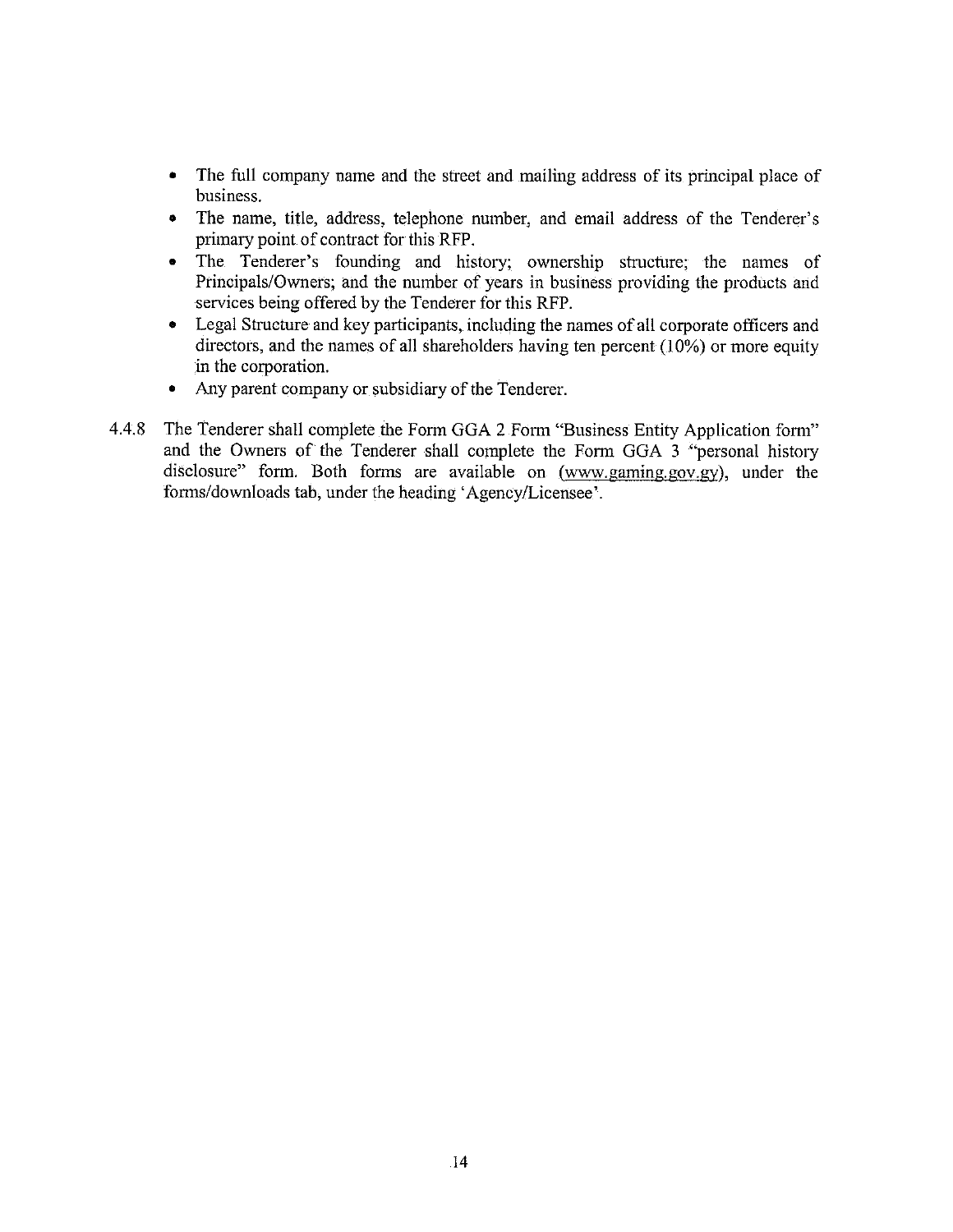

## **Evaluation Procedure**

The evaluation process will consist of the following steps:

The evaluation committee will check the proposal to ensure compliance with instructions in the Request for Proposal.

### Compliance

|                | Main Criterion                                                                                                                             | Yes/No |
|----------------|--------------------------------------------------------------------------------------------------------------------------------------------|--------|
| Al             | Administrative and Technical Proposal and Financial Proposal in separate envelopes                                                         |        |
| A2             | The envelopes were properly marked                                                                                                         |        |
| A <sub>3</sub> | An original hard copy and two copies of the Administrative and Technical Proposal (in flash<br>drive PDF format of the original) submitted |        |
| A4             | An original hard copy and two copies of the Cost Proposal (in flash drive PDF format of the<br>original) submitted                         |        |
| A5             | All documents submitted in English                                                                                                         |        |
| A6             | Proposals completed, signed and dated.                                                                                                     |        |
| A7             | The currency of the bid is in accordance with the Request for Proposal                                                                     |        |

If the tenderer failed to comply with the requirements above the proposal will be rejected.

|                | Main Criterion                                                                                   | Yes/No |
|----------------|--------------------------------------------------------------------------------------------------|--------|
| B1             | Confirmation that the bidder was not a party to a contract that was unilaterally terminated      |        |
|                | because of failing to execute its obligation.                                                    |        |
| B2             | The bidder is not in any pending litigation with government or regulatory authority or any party |        |
|                | regarding the principal activities of the company.                                               |        |
| B <sub>3</sub> | The bidder is not in liquidation or in the process of reorganization.                            |        |
| B <sub>4</sub> | There is no liability in existence case against the bidder or its parent company with any party  |        |
|                | regarding the principal activities of the company.                                               |        |

If the tenderer is currently in litigation with the government or any regulatory authority the proposal will be rejected.

|                | Main Criterion                                                            | Yes/No |
|----------------|---------------------------------------------------------------------------|--------|
| -CI            | Articles of Incorporation                                                 |        |
| C <sub>2</sub> | Good Standing Certificate                                                 |        |
| C <sub>3</sub> | Audited Financial Statements for the past three years                     |        |
| C <sub>4</sub> | Tax compliance                                                            |        |
| $ $ C5         | NIS compliance for local companies                                        |        |
| - C6           | Bid Security as specified in the Request for Proposal (G\$10,000,000)     |        |
| , C7           | Three references                                                          |        |
| C8             | Anti-money laundering and countering the financing of terrorism proposal. |        |

If the tenderer failed to comply with the requirements above the proposal will be rejected.

Once the proposal complies the requirements stated above, the evaluator will evaluate the Administrative and Technical proposal, if not the proposals will be disqualified. In this case, both proposals will be returned to the disqualified tenderer at their request and expense.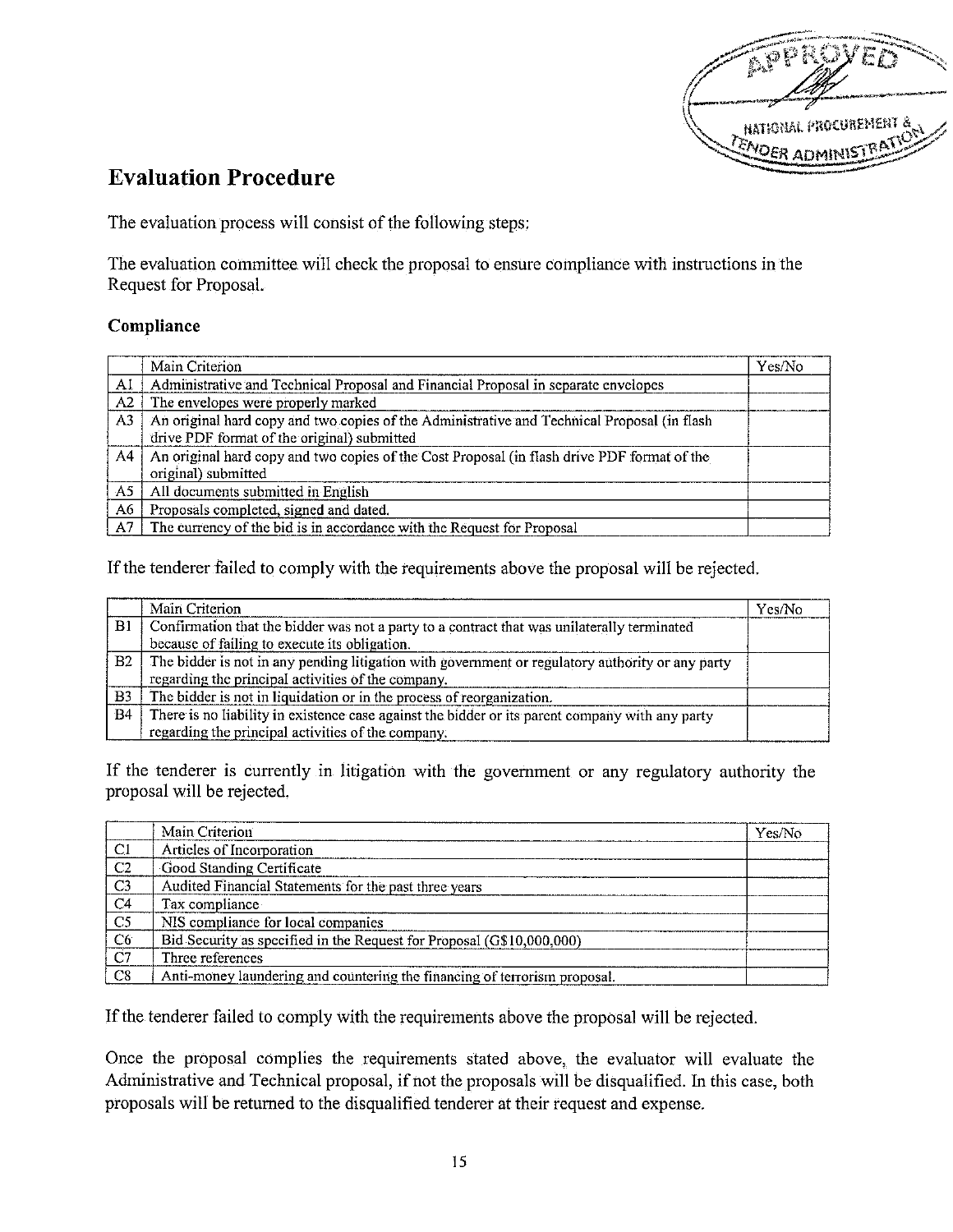## **Administrative and Technical Proposal (60 points)**

|                | Main Criterion                         | Maximum<br>Points |
|----------------|----------------------------------------|-------------------|
| Сl             | Background information and Experience. |                   |
| -C2            | IT Infrastructure                      | 35                |
| C <sub>3</sub> | <b>Business Plan</b>                   | 30                |
| C <sub>4</sub> | <b>Operating Plan</b>                  | 20                |

If the Administrative and Technical proposal meets the requirements and obtains 65 marks, the Price Proposal will be evaluated, if not, the proposal will be disqualified. The price proposal of the disqualified tenderer will not be opened and will be returned to the tenderer.

## Price Proposal (40 points)

The tenderer with the highest amount to be paid to the Government of Guyana will be selected.

្តុទ្រ NATIONAL PROCUREMENT **ZENDER ADMINI**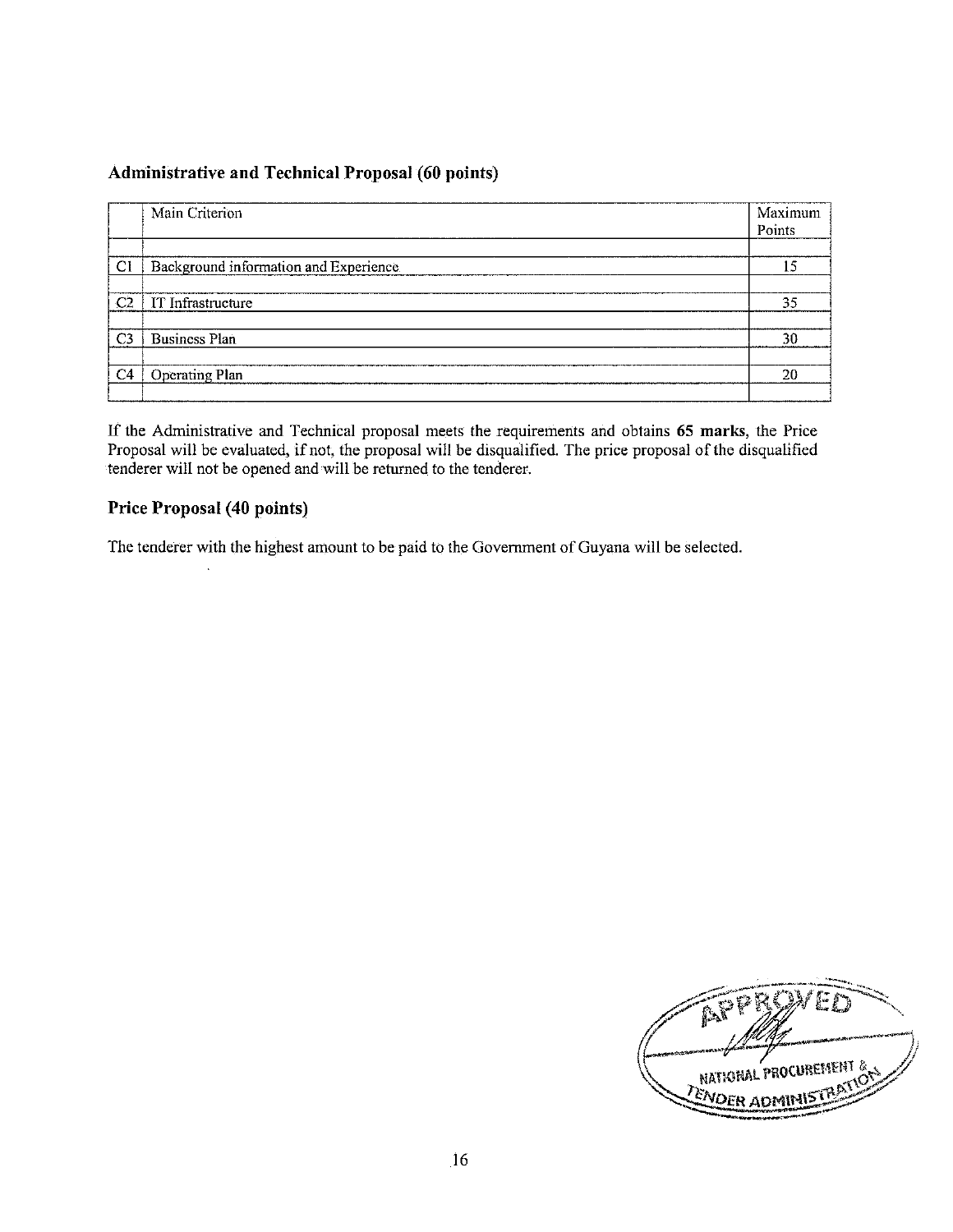## **Appendix 1: Administrative and Technical Proposal**

This proposal should provide background information of the bidder and its parent company. In the case of a Consortium or Joint Venture, or any multi-member company, information should be submitted for each member.

## A. Company Background

 $1.1$ **Full name of the company:** 

#### $I.2$ **Place of Incorporation:**

#### $1.3$ Date of Incorporation:

 $1.4$ **Head office address:** 

#### $1.5$ Describe the principal activities of the company:

 $1.6$ List the names of the Directors of the company;

 $1.7$ Percentage ownership of company owned by the parent company (if necessary);

 $1.8$ List the names of Directors of the parent company;

AFFROX NATIONAL PROCUREMENT & **ENDER ADMINIS**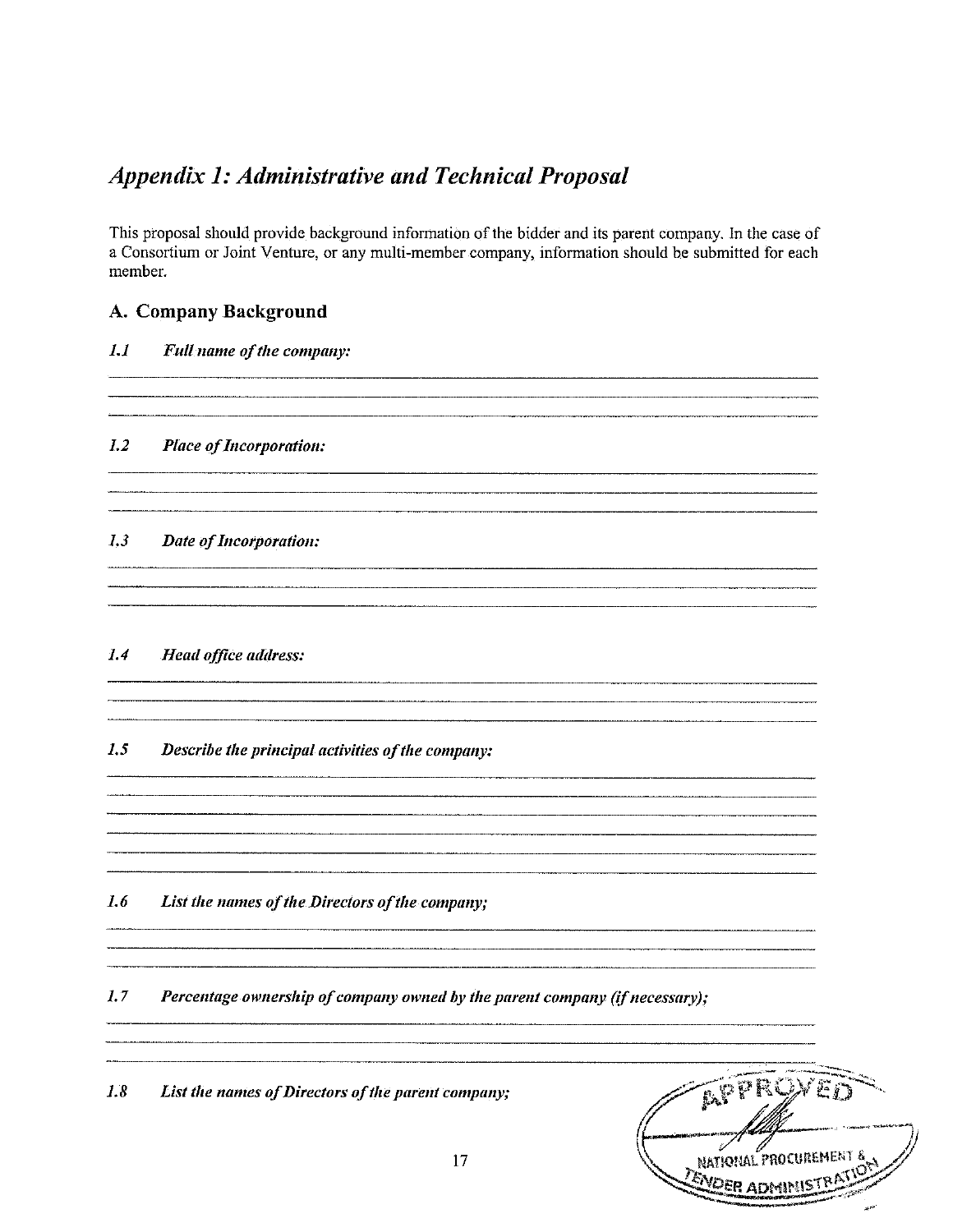

#### $1.9$ **Brief company history:**

Number of years the company has been providing the proposed products and commercial offerings:  $1.9.1$ 

<u> 1980 - Jan James James James James James James James James James James James James James James James James</u>

 $\overline{\phantom{a}}$  . The contract of the contract of the contract of  $\overline{\phantom{a}}$ 

### 1.9.2 Number of clients:

 $1.9.3$ Average daily number of transactions;

 $1.9.4$ Description of core business product and service lines;

 $1.9.5$ Number of employees by function (development, technical support, customer service, sales & marketing):

 $1.10$ Competitive Advantage of the company:

 $1.11$ Any awards or industry recognition the company received:

1.12 Brief description of the contract(s) that was/were unilaterally terminated because of the failure of the company to execute its obligations:

 $1.13$ Description of any pending litigation with government or regulatory authority or any party regarding the principal activities of the company: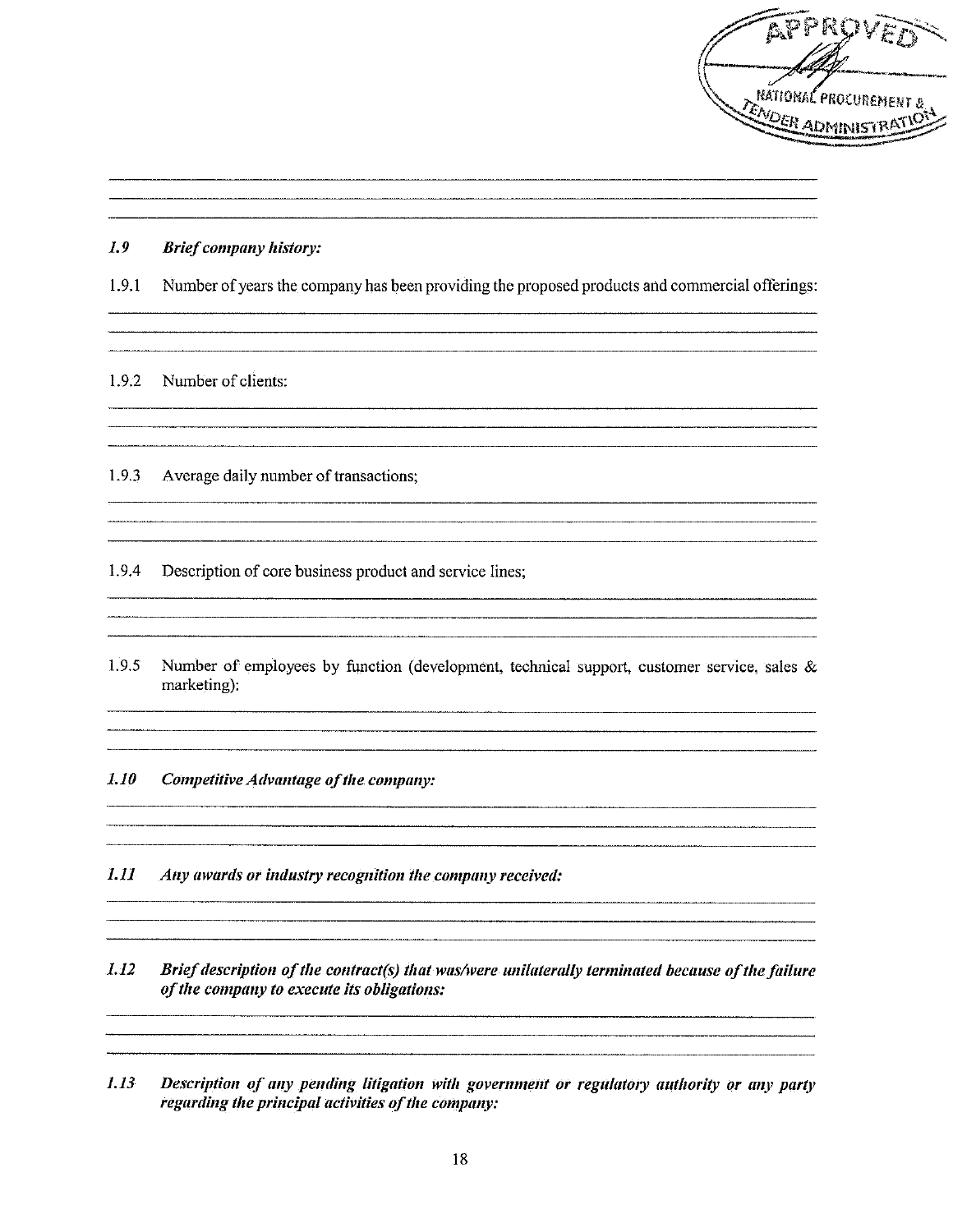#### $1.14$ Confirmation that the bidder is not in liquidation or in the process of reorganization:

#### $1.15$ Confirmation that there is no liability in existence case against the bidder or its parent company:

#### 1.16 Description of the service and country(ies) the company is/are operating.

| country                 | <b>Contract duration</b> | Service type and bidder's role |  |  |
|-------------------------|--------------------------|--------------------------------|--|--|
| ---------------         |                          |                                |  |  |
|                         |                          |                                |  |  |
| ----------------------- |                          |                                |  |  |
|                         |                          |                                |  |  |

Name of Authorized Representative

Date

Signature of Authorized Representative

Company Stamp/Seal

- $1.17$ The bidder must provide the following:
	- Articles of Incorporation  $\bullet$
	- Good Standing Certificate  $\bullet$
	- Audited Financial Statements for the past three years
	- Tax compliance  $\bullet$
	- $\bullet$ NIS compliance for local companies
	- Bid Security of G\$10,000,000 (ten million Guyana dollars)  $\bullet$
	- Three references  $\bullet$
	- Anti-money laundering and countering the financing of terrorism proposal.  $\bullet$

Note: Failure of the Tenderer to submit the above information would result in automatic disqualification.

- 1. The bidder's philosophy and ideas that underpin the plan, including but not limited to:
	- a. The bidder's vision for the future of lottery business in Guyana.
	- b. Mission statement and goals of the company.

**NATIONAL PROCUREME ENDER ADMINI**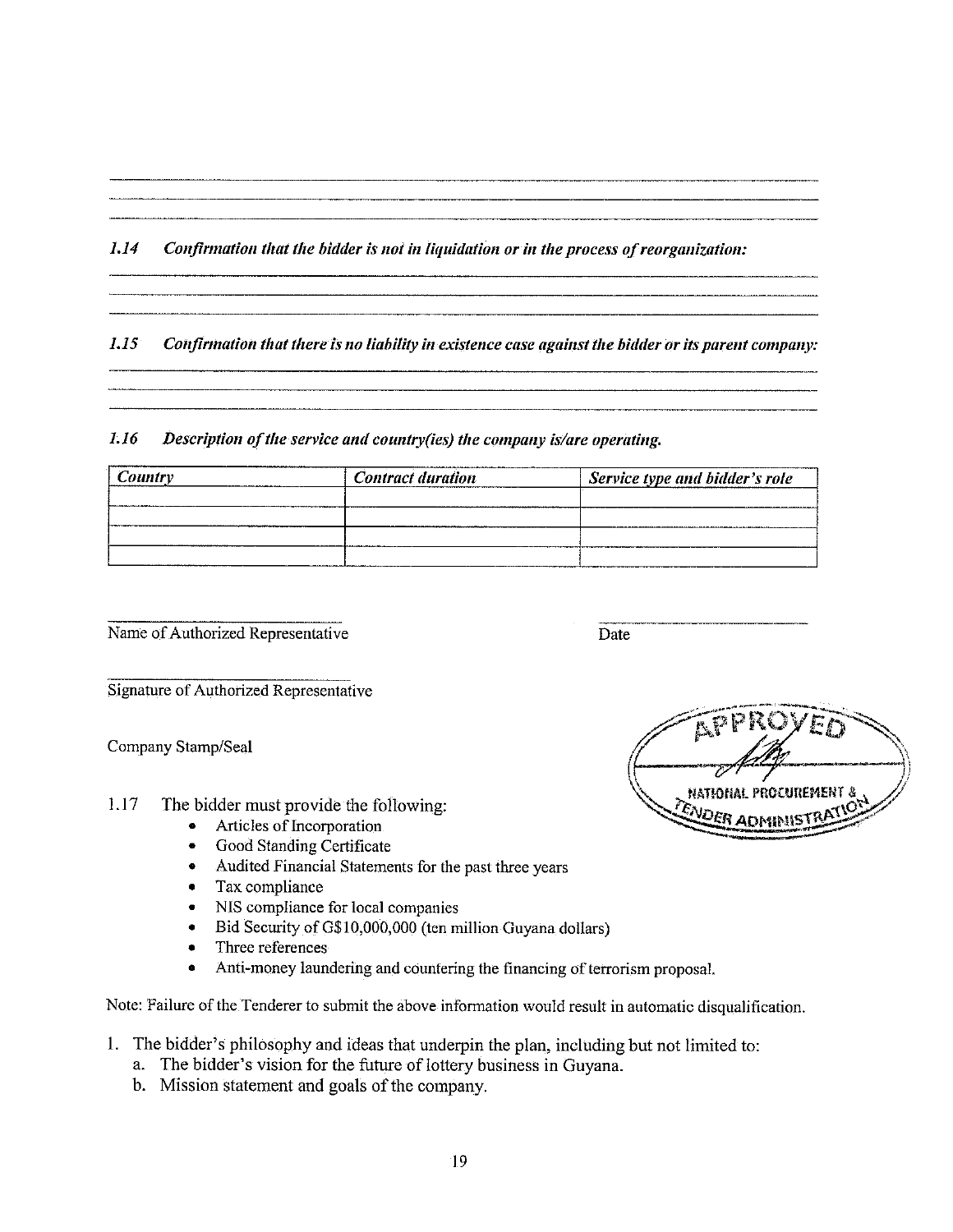2. A description of the local market that would demonstrate the bidder's understanding of relevant trends that would support the technical and price proposal.

ł,

- 3. A detailed operation plan with the following information:
	- The organization chart showing the core functions and roles and qualifications of key directors and officers.
	- Internal and external security system.
	- The measures the bidder will implement to: (i) manage customer expectation or changes  $\bullet$ due to external factors, (ii) ensure continuous operational improvement in its business model; (iii) monitor and ensure continued customer satisfaction; and (iv) address issues/queries by customers.
	- The system that will be established to provide information to the regulators to monitor the operation of the gaming operator.
- 4. A detailed business plan describing the strategies that will be employed to grow the business over 5 years. The business plan should capture the following:
	- Key strategies on customer segmentation and engagement, channel engagement and stakeholder engagement.
	- · Details of each category game along with key challenges and opportunities, target customer/brand positioning, pay-out, and other details of each.
	- Key initiatives and milestones
	- Initiatives the bidder will undertake to grow each category of game.
	- Technology and resources requirements.  $\bullet$
	- A risk matrix identifying the likelihood of the occurrence of each risk, the severity of the risk, and the measures to mitigate each risk.
	- SWOT analysis of the system.

## **B.** Technical Proposal

The bidder should submit a detailed administrative and technical proposal with the following information:

- 1. A detailed description of the proposed IT Infrastructure that will be used to execute the company's business plan, including information regarding the following:
	- Overview of the proposed solution.
		- The name and specifications of your Software Solution.  $\blacksquare$
		- User interface and system navigation features.
		- System capacity for customization.
		- The types of standardized reports that can be generated by the system.
		- Whether the system allows for remote monitoring.
		- The process for developing custom reports upon request.  $\blacksquare$
		- Description of the built-in help desk features and gaming support services  $\blacksquare$
		- Data accessibility  $\blacksquare$
		- Payment acceptance, processing, issuance and virtual claim prize process  $\blacksquare$
		- Demonstrability of proposed program. œ,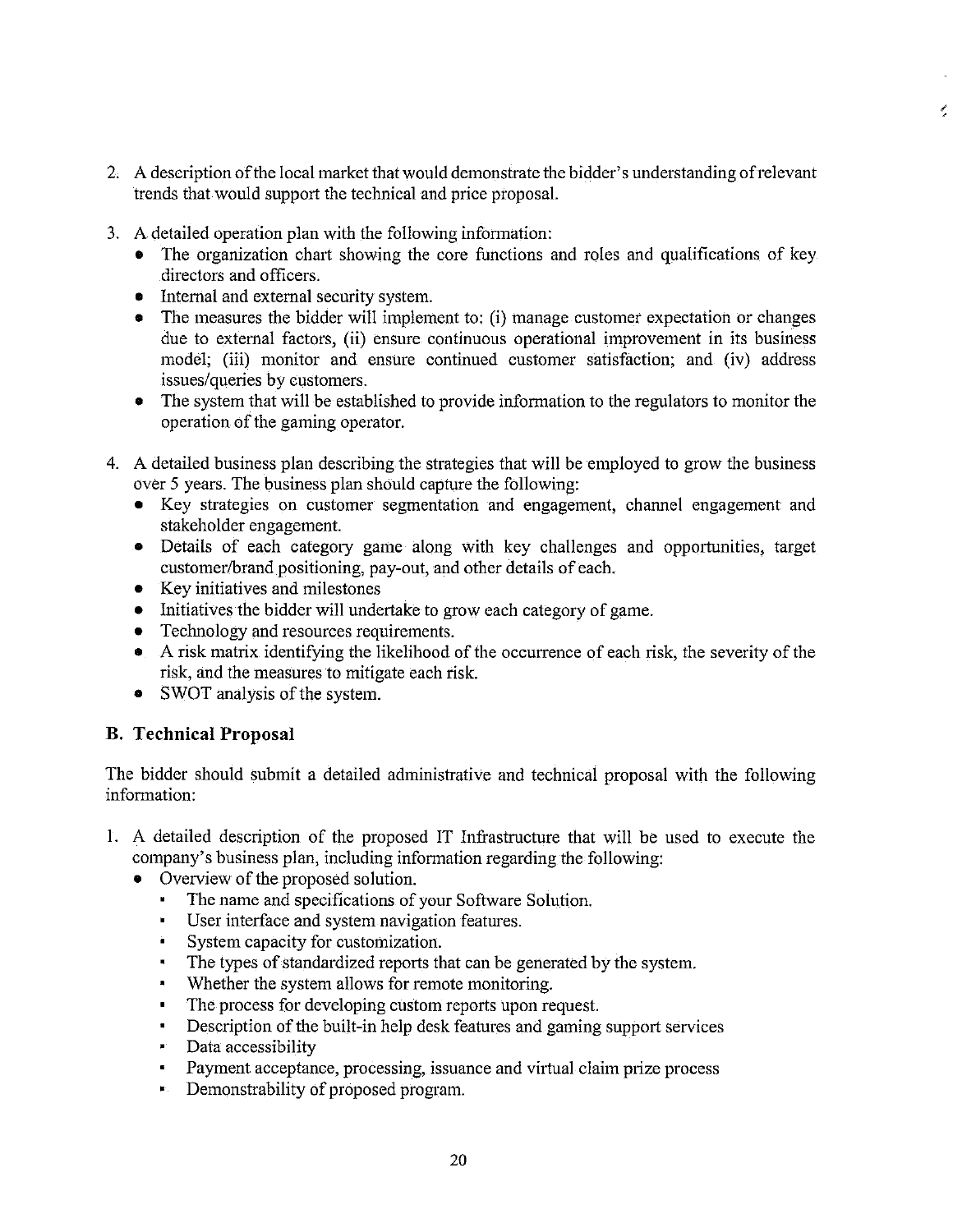- The overall implementation process and timetable for the development and implementation  $\bullet$ of all the necessary systems to launch and operate the lottery.
- The quality assurance processes that will be employed.
- The project planning and project management tools that will be employed.
- The project review cycle.  $\bullet$
- The arrangement to keep the employer with up-to-date information on the progress of the project.
- $\bullet$  The resource requirements for developing and implanting the system, e.g., the number of persons who will be involved in implementation and cost.
- The strategy that will be used to manage and control costs and risks.
- $\bullet$ System Requirements
	- Minimum system requirements (end-user and administrator)  $\blacksquare$
	- Recommended system requirements (end-user and administrator)
	- Additional software required to use the system (end-user and administrator)
- Business Continuity
	- The business continuity mechanism (including redundancies) that will be set up to  $\blacksquare$ ensure minimum disruption in services.
	- $\blacksquare$ The redundant infrastructure at separate locations to facilitate rapid recovery from a catastrophic failure at the central site.
- Security
	- The systems that will be put in place to ensure that at no time information stored or being used, can be compromised by unauthorised access.
	- The physical security methodology that will be employed to ensure the integrity of the  $\mathbf{R}^{(1)}$ Solution and its components
	- The access controls to avoid malicious or any other attempt to compromise the  $\blacksquare$ environment.
	- $\blacksquare$ The system control protocols that will be employed to disallow access by unauthorised personnel, including a log and report of all failed login/access attempts.
- Scalability  $&$  Reliability  $\bullet$ 
	- Measures to scale up the system.
	- A summary of the actions to be taken to ensure the reliability and robustness of your system.
	- The benefits or advantages of the proposed system when compared to other platforms.
- Customer Service & Technical Support  $\bullet$ 
	- The technical and customer support services.  $\blacksquare$
- Reporting
	- $\mathbf{R}^{(1)}$  . The range of printed and on-line reports that can be generated by the system.
- Interfacing Capability  $\bullet$ 
	- The business intelligence, risk, or other analysis software tools be used with your solution.
	- The business intelligence, risk, or other analysis software tools that are interfaced to  $\blacksquare$ your solution
- **Custom Solution Development Capabilities** 
	- Whether customized modifications can be made to your solution.
	- $\mathbf{a}$ The items which are optional and/or can be added at a later date.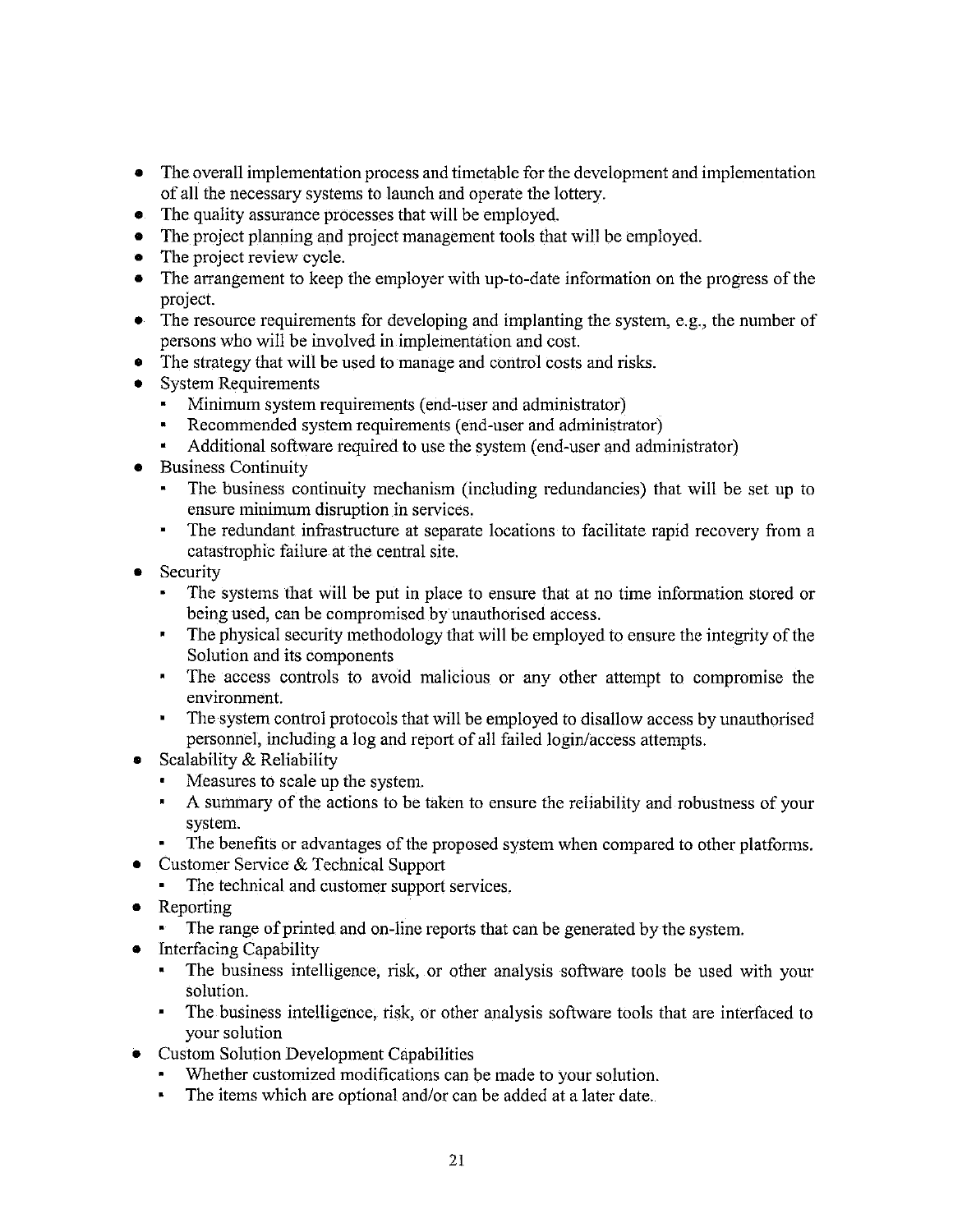- 2. With respect to the proposed IT system, the bidder must provide the following:
	- $\bullet$ Proof that the proposed software and hardware have been or will be inspected for safety by a reputable testing agent to comply with local laws and regulations. **OR**
	- A commitment that certification of the system will be provided ahead of contract signing for new devices that were not inspected or certified.
	- Examples of where the proposed system was used in other countries.
	- International certificates where available as proof that the proposed system can provide long and reliable service.